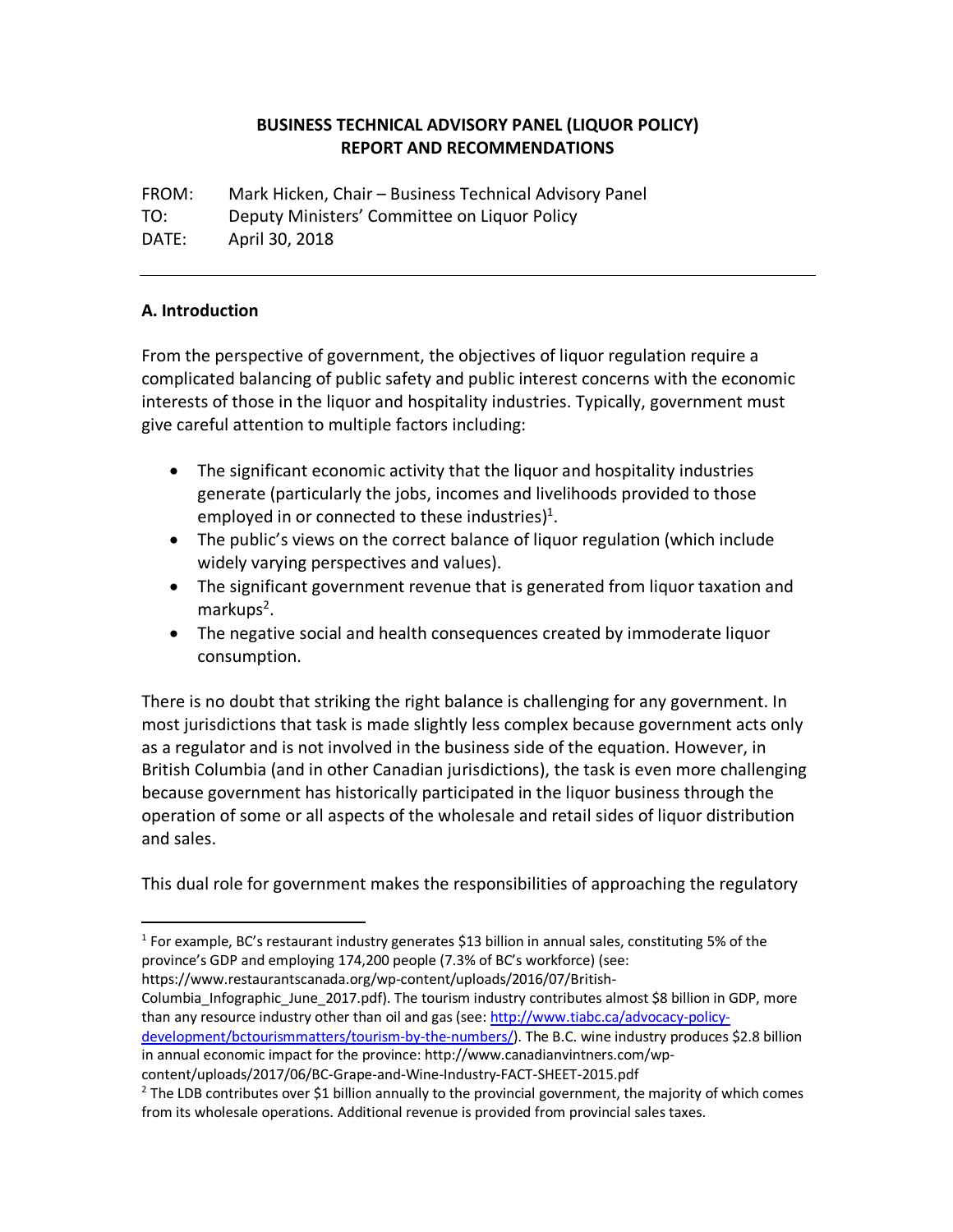balance even more onerous because not only does government have to determine what the right balance is but it also has to ensure that its business operations are structured in a manner that is consistent with that balance. From industry's perspective, this latter task is vitally important because the liquor and hospitality industries are dependent upon the efficiency of those business operations for their continued health. Industry and government have effectively become business partners in a venture that supports significant economic activity and provides a substantial revenue stream that government uses to fund important public services.

The task of the Panel is to provide suggestions and recommendations that will provide improved efficiency and outcomes in government and business interactions with respect to liquor regulation and policy. The Panel is composed of representatives from the hospitality and liquor industries. As such, and while the Panel was required to, and did, consider many of the broader factors noted above as part of its Terms of Reference, the Panel's expertise rests in the more technical perspective of industry as described above.

Indeed, in this respect, the Panel's work is extremely important for the overall health of the liquor and hospitality industries in B.C. because government regulation and policy directly affect the "lifeline" supply of providing liquor products to market and, quite often, in actually selling those products. If the "lifeline" is not functioning properly or if the regulatory balance of that lifeline is not right, then the entire industry will be affected, and, in extreme cases, some parts might not even survive.

### **B.'Process**

The process for producing this report was defined by the Panel's Terms of Reference.

An initial engagement process was conducted by the Panel Chair with the objective of identifying issues of concern to stakeholders. Between December 2017 and February 2018, the Chair held 27 initial engagement meetings with 22 different stakeholder groups in order to do this.

The Panel was convened in February 2018 with the objective of exploring some of these issues in greater detail and of making recommendations that will provide improved efficiency and outcomes in government and business interactions with respect to liquor regulation and policy.

The Panel held full-day meetings to accomplish this from March 13-16 and from April  $10-11.$ 

In addition, and in accordance with the Terms of Reference, the Panel Chair held additional engagement meetings and consultations with 4 health organizations, 2 labour organizations and 1 indigenous winery.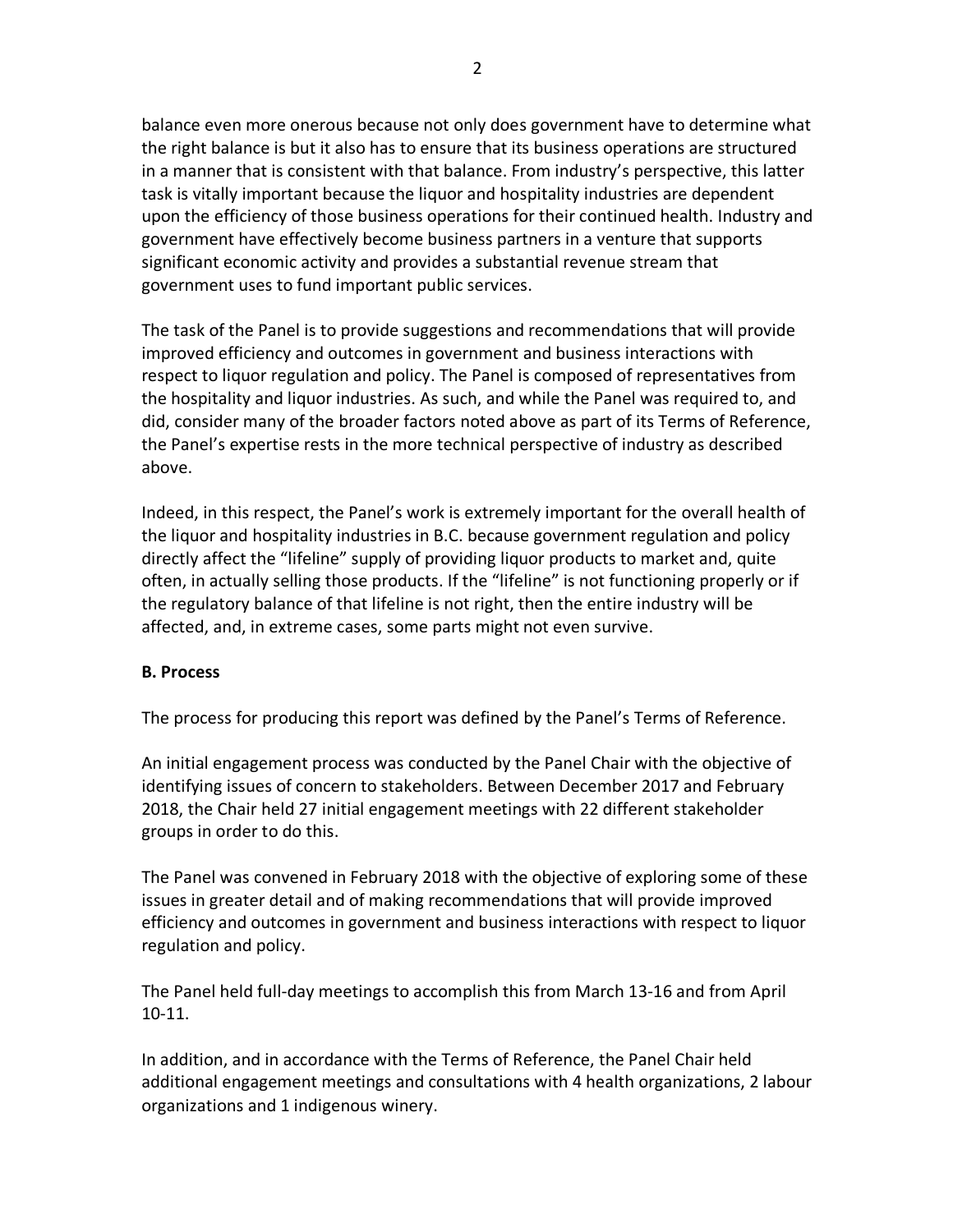The results of the Panel's deliberations and accompanying recommendations are provided below.

## **C.'Panel'Topics'and'Consultations**

### 1. LDB Wholesale – Distribution System

## **Background:**

The BC Liquor Distribution Act ("LDA") creates and sustains a statutory government monopoly over wholesale liquor distribution operations within the province. The system started out, many decades ago (following prohibition), as entirely government operated. Nevertheless, over the years, the system has been modified and, while the overall administration of the system remains under the statutory control of the BC Liquor Distribution Branch ("LDB"), certain aspects of its practical operation are now provided by the private sector. In effect, BC now has three distribution systems for liquor: one for those local producers who are allowed to self-distribute their products (direct distribution), one for beer (brewers' distribution), and one for imported product (the LDB distribution system).

The direct distribution and brewers' distribution systems are relatively normal distribution systems by global standards in that products are warehoused either by a manufacturer (or in a private warehouse contracted by the manufacturer) prior to distribution directly to a licensee following an order from them. The LDB distribution system differs because its products enter the province through the private warehouse system but are then sent to (and for higher volume products, stocked at) a government LDB warehouse. There are currently two of these warehouses: one in Vancouver and one in Kamloops. These warehouses act as a "middle man" between the private warehouses and the eventual customer (licensee).

For products that are stocked at an LDB warehouse ("LDB Stocked Products"), the licensee can order them and get delivery from the warehouse as part of their regular deliveries. However, a significant number of lower volume products are not stocked at the LDB warehouse. Rather, they are stored in the private warehouses and remain located there until ordered by a licensee ("Non-Stocked Products"). Once a Non-Stocked Product is ordered, it must be shipped from the private warehouse, delivered to and unloaded at the LDB warehouse, and then re-packaged and delivered as part of the delivery to the licensee. The LDB indicates that Non-Stocked Product orders constitute less than 10% of the total volume processed through the distribution centres.

It should be noted that the LDB distribution warehouse in Vancouver is currently operating from a facility that is outdated and under-sized. That older facility will be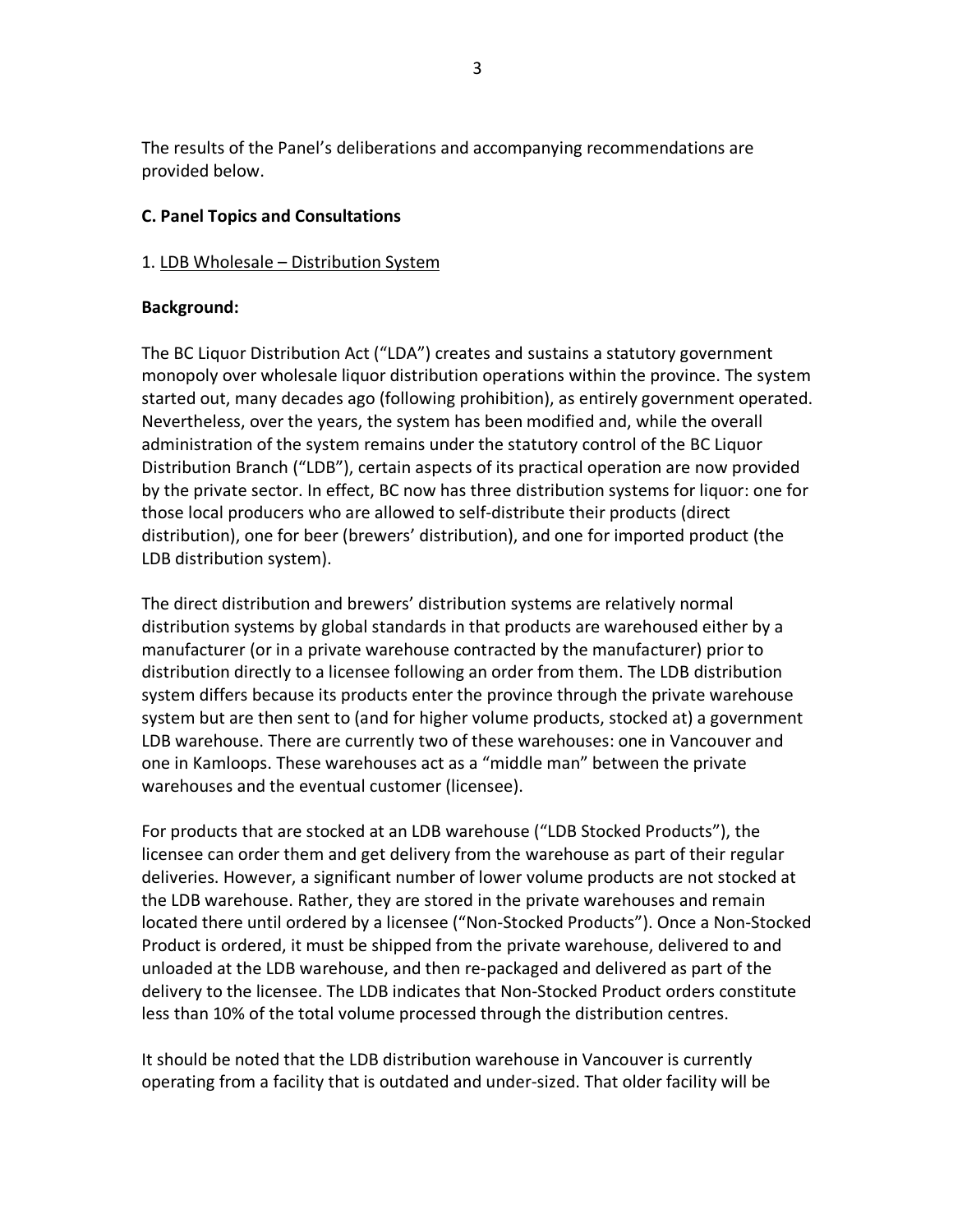replaced at some point later this summer by a newer and larger warehouse that is located in Delta.

# **Relevant Legal Authority:**

• Liquor Distribution Act

### **Panel Discussion:**

Concern with the efficiency and operation of the LDB distribution system was the  $#1$ issue raised during the review process. During the initial engagement process, 50% of stakeholders raised this as an important issue with 40% of stakeholders rating it as a priority issue of concern. Almost all of the stakeholders who use the LDB distribution system (as opposed to those stakeholders who use the alternate systems mentioned above) regarded it as a priority issue.

The most commonly raised issues related to distribution and delivery were the following:

- Concerns related to ordering product, particularly an inability to obtain product that appears to be "in the system".
- $\bullet$  Stock-outs and incomplete orders.

!!!!!!!!!!!!!!!!!!!!!!!!!!!!!!!!!!!!!!!!!!!!!!!!!!!!!!!

- Deliveries that are either missed or delayed.
- Unnecessary routing of products through the LDB distribution warehouses when they could be delivered via more efficient means.
- Inability to obtain Non-Stocked Products within a reasonable time frame.

The LDB indicated that total order processing times (i.e. time between the customer order and it being shipped to them) for LDB Stocked Products were within 7 days. However, for Non-Stocked Products, there was considerable variation, with the majority taking between 8 and 12 days to ship. Order fill rates at the distribution warehouses (product actually shipped vs. that ordered) were 91% for the fiscal year 2016-17, declining to 88.5% for 2017-18 $3$ .

There was consensus from Panel members (and from other stakeholder groups) that LDB Wholesale is not providing the level of service and support to the industry that is common in other jurisdictions and which is required for a smoothly functioning liquor

<sup>3</sup> The Panel reviewed comparative benchmarks such as these for distribution centres (not specific to the liquor industry). Average order cycle times: 9.2 hours for wholesaler/distributors, 27.7 hours for retailers. Average order fill rates: 94.8% for distributors, 95.5% for retailers (see http://archive.tompkinsinc.com/wp-content/uploads/2013/07/dc-customer-satisfaction-core-

benchmarks.pdf). Median order cycle time: 24 hours. Median perfect order completion rate: 96% (see https://www.werc.org/assets/1/Events/Metrics\_Benchmarking\_10\_2014\_NTEXAS.pdf).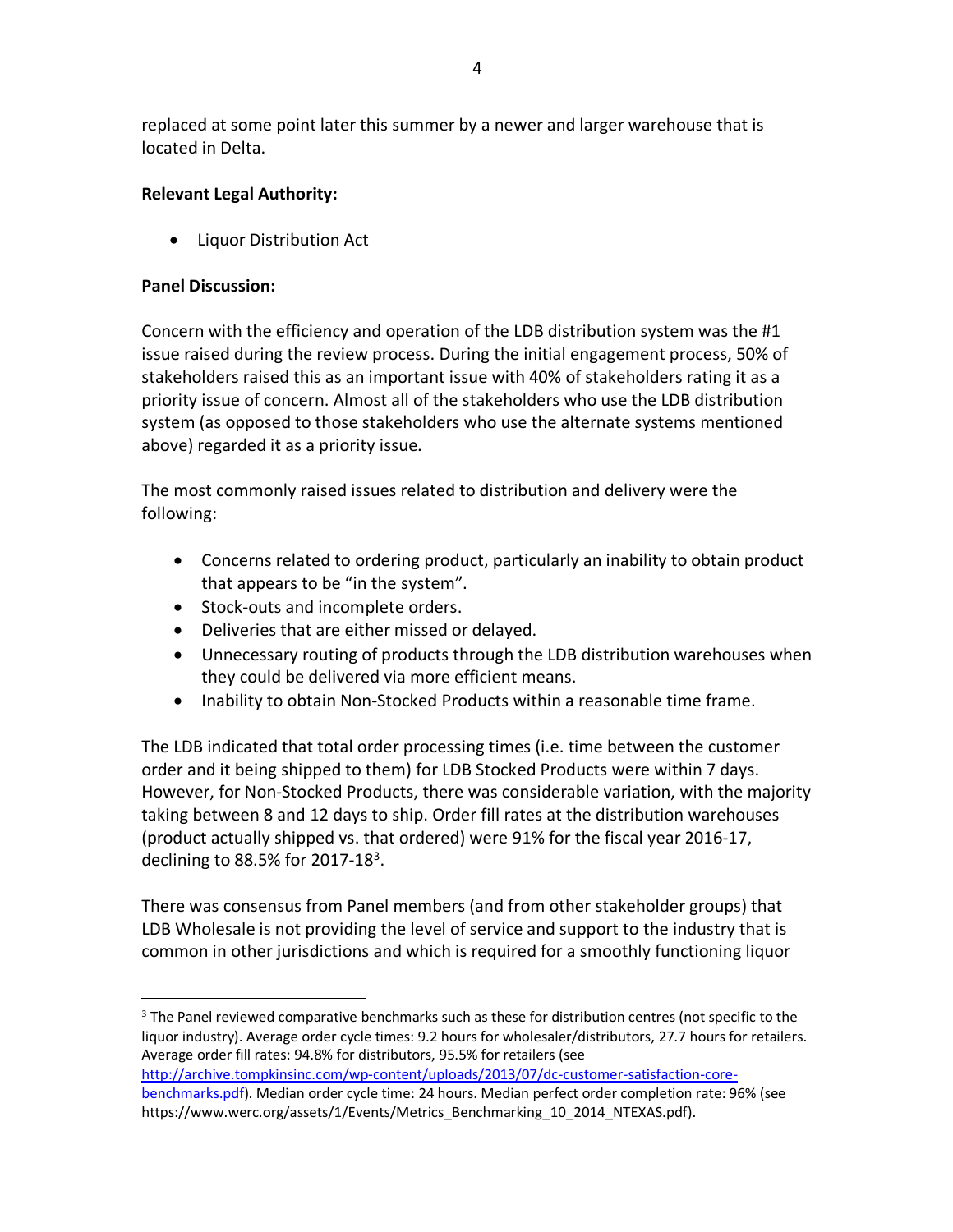distribution system. Indeed, the Panel heard that both private sector retail and BCLS Stores were experiencing similar issues with respect to timely and efficient service. Further, the LDB has admitted as such. Its 2016/17 Annual Report indicates that its wholesale customer satisfaction ranking was only 68%. It has also indicated that it aims to improve its level of service following the move to the new warehouse later this year.

The Panel considered that: a) the LDB is currently operating its distribution services from an outdated warehouse, b) that it is moving to a new distribution warehouse later this year, and c) that it aims to improve service from the new warehouse. However, the Panel was of the view that the LDB will likely experience further challenges in the months and years ahead, particularly involving the logistics of the warehouse move and the timing of the move (which will likely occur during the peak summer demand period).

In addition, and although outside the Panel's mandate, Panel members were concerned about the general effects of cannabis legalization on the liquor market, including the additional challenges and work for the LDB which will be required by the expansion of its wholesale distribution services to include cannabis as well as the potential effects on liquor revenue from cannabis sales.

The Panel was particularly concerned about the distribution issues related to Non-Stocked Product which include the following:

- Delivery times are too long for Non-Stocked Products. A delivery system that can take 2 weeks to get product from a warehouse within the lower mainland to a customer in the same area requires improvement.
- The current practice of routing Non-Stocked Products through the LDB's distribution warehouse appears to be unnecessary when the products are simply "in transit" there. These orders could be delivered much more quickly if they were delivered directly from one of the private storage warehouses to the licensee.
- The practice of requiring an unnecessary extra delivery step is also environmentally unfriendly since the carbon footprint for each delivery is approximately double what it would otherwise be.
- Orders for Non-Stocked Products are subject to rules which reduce selection. For example, these products can only be ordered in full cases (usually 12 to a case) and no mixed cases are permitted.
- Some licensee orders for Non-Stocked Products are either not filled at all or are incomplete.
- There is an order tracking "blind spot" once the products leave the private warehouse en route to the LDB distribution warehouse. Neither the importer nor the customer can see where the products are during this part of the delivery process.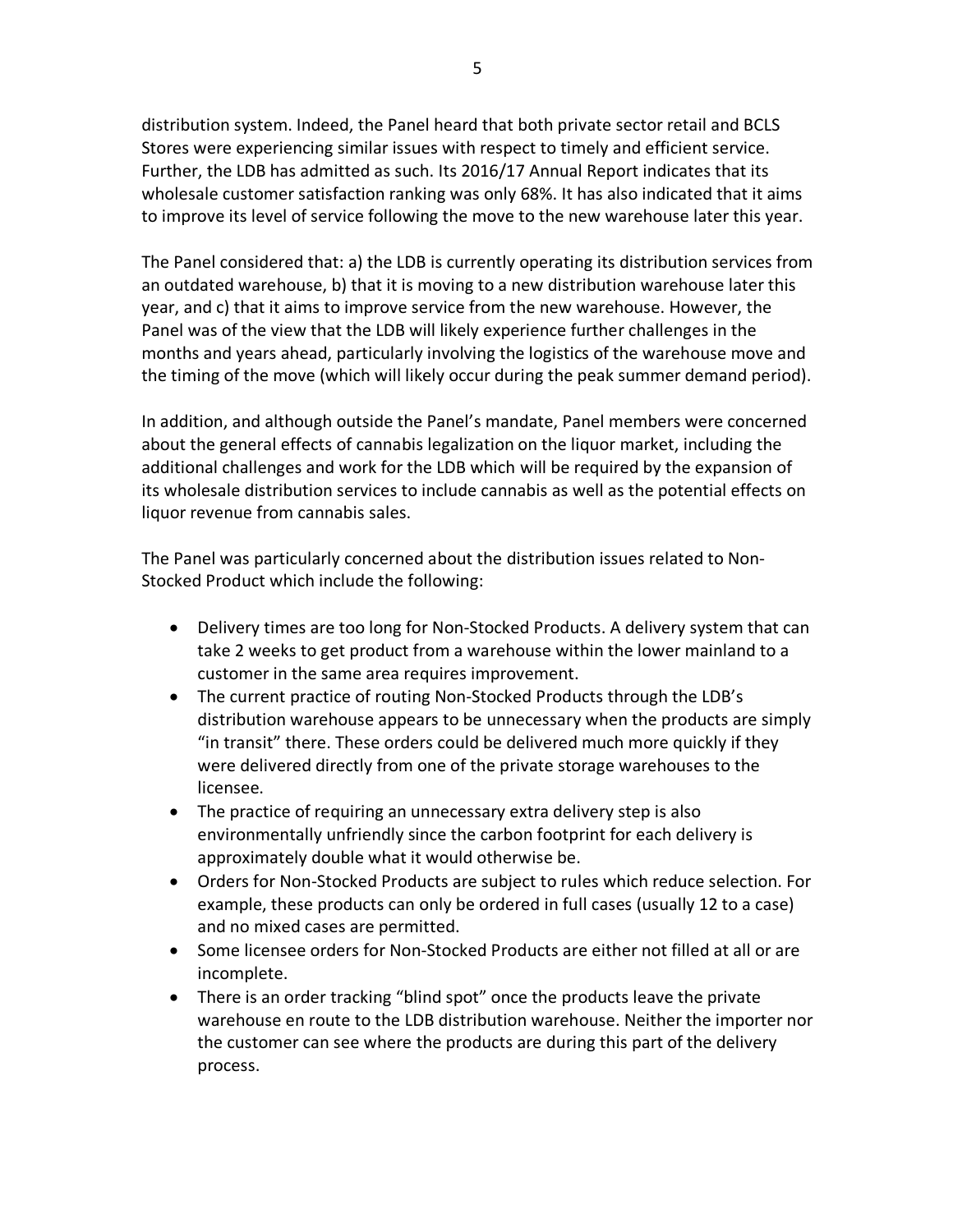Even though the volume of Non-Stocked Product orders is not large, the Panel heard from many stakeholders, particularly smaller restaurants and retailers, that these products comprise an essential part of their businesses. These licensees rely on Non-Stocked Products as their businesses are focused on offering more unique premium liquor product selections that are not available as LDB Stocked Products (which are generally less expensive high-volume products). These stakeholders generally expressed the view that the above problems are causing serious effects on the operation of their businesses and upon their profitability. A typical comment from a restaurant operator was:

"I can order fish from Japan on a Saturday and receive it on Tuesday. I am unable to get a case of wine delivered from Richmond to downtown Vancouver in 2 weeks."

The Panel concluded that the current problems with the wholesale distribution and delivery system are significant, and particularly so for Non-Stocked Products which experience delivery delays and issues that are problematic in a modern world where licensee customers can generally order any non-liquor products and get delivery within hours or days at most. It is the Panel's view that B.C. should be able to do better than to have target delivery times of about 2 weeks for products that are transported within the province (for Lower Mainland orders, total distances are frequently less than 50 kms).

The Panel was of the view that the issues related to LDB Stocked Products were not as significant as those related to Non-Stocked Products. While the Panel felt that the order processing times and fill rates should be improved for LDB Stocked Products, the Panel was optimistic that the move to the new warehouse would provide an opportunity for the LDB to provide better service from that location, particularly if industry standard practices and benchmarks were implemented in respect of the new operation.

As a result of the above, the Panel concluded that it would be appropriate for government to introduce some "pressure relief" measures into the system. In order to provide such "pressure relief", the Panel recommends both that a new alternative distribution system for Non-Stocked Products be established as described below and that the existing brewers' distribution system should be expanded to include products beyond those that it is currently restricted to (i.e. such expansion to include all products manufactured or imported by the owners of the brewers' distribution system). Each of these measures would reduce the pressure points in the LDB distribution centres and allow the LDB to concentrate on restoring its distribution centre operations to levels that are commensurate with the systems of other jurisdictions and which can provide more normal and reliable service to industry.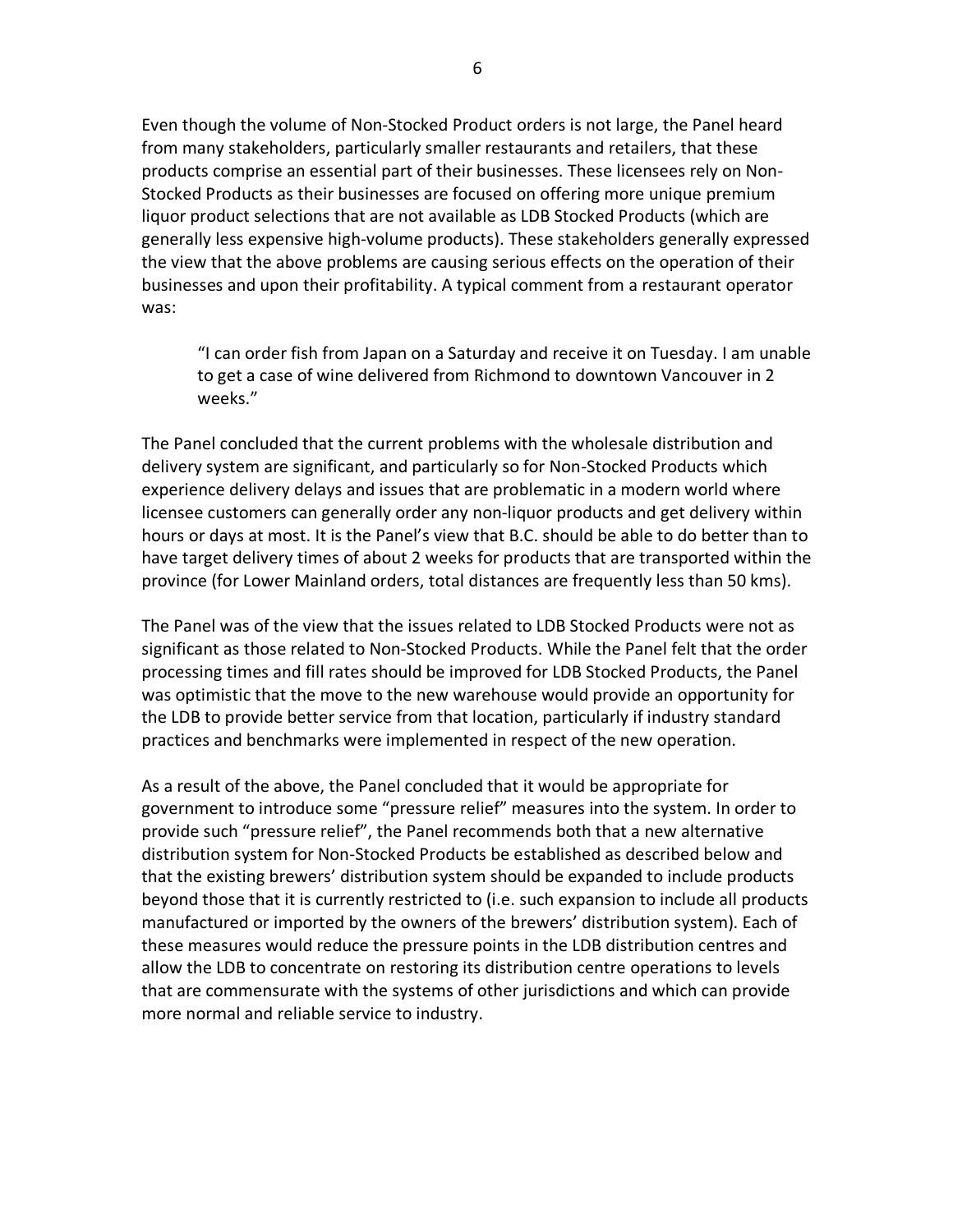### **Recommendations:**

The Panel recommends:

- 1. An alternative distribution system should be established to specifically address the delays in distributing Non-Stocked Products. The new system should allow Non-Stocked Products to be delivered directly from the third party warehouse to the retail level licensee (i.e. retail and hospitality customers) without passing through the LDB distribution warehouses. Since the overall volume of these orders is less than 10% of the distribution warehouse volume, there should be minimal negative effect on the operation of the distribution warehouses. Indeed, this change would allow the warehouses to concentrate on providing more efficient service for LDB Stocked Products which constitute the vast majority of system orders.
- 2. The existing ability for Brewers Distributors Limited (BDL) to deliver beer without going through the LDB distribution warehouses should be expanded to include other products that are manufactured or imported by the companies who own BDL. Consideration should be given to allowing BDL to enter into distribution arrangements with other 3rd party manufacturers (particularly, BDL should not be required to become an agent of a Canadian brewer in order to warehouse and deliver their beer products).
- 3. Following the completion of the move to the new warehouse, the operations of the LDB's current distribution centres should be made the subject of an external third-party review in order to identify operational issues and to suggest improvements. Particularly, proper logistics industry standards and benchmarks should be established for these warehouses and for the overall order and delivery process, which benchmarks should be tracked and disclosed publicly to provide transparency and accountability both for industry and for taxpayers.

### 2. Wholesale Data and Reporting

#### **Background**

At various times prior to the April 2015 Changes, the LDB's wholesale division published certain reports that provided information regarding the liquor marketplace in British Columbia.

For example, prior to the changes, the LDB published:

- Annual Report.
- Financial Statements.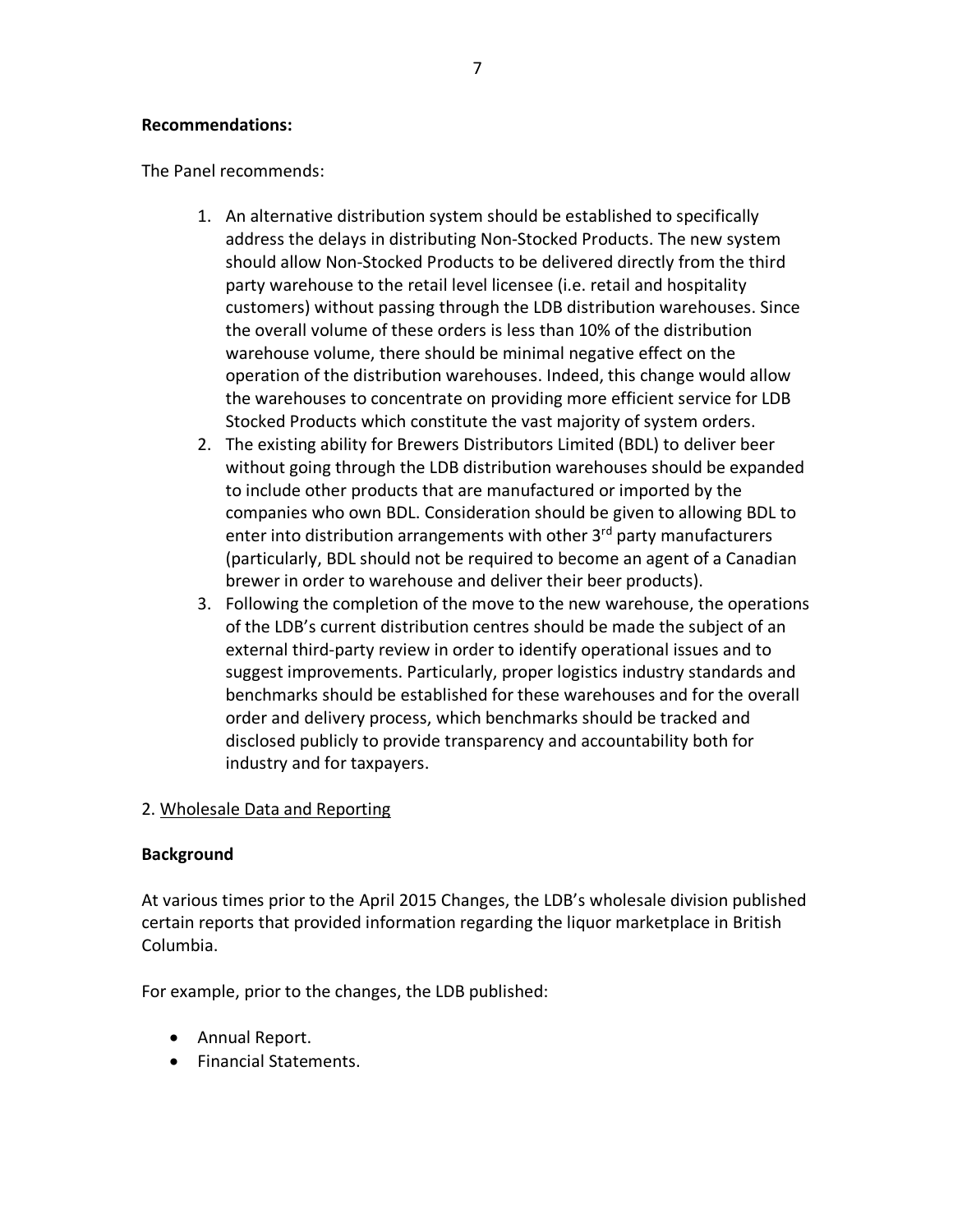- Quarterly Market Review (an 80-90 page report with various statistical information on liquor sales throughout the province including trends by volume, by dollars, and by product type/origin).
- Individual Store Sales showing breakdown by liquor, wine and beer.
- Sales reports by origin (dollars + volume).
- Sales reports by customer type (dollars + volume).
- Provincial price list.
- LTO price schedule.

Some of these reports have continued to be distributed (e.g. the Annual Report and Financial Statements, albeit the latter with less information regarding retail operations). Others (the Quarterly Market Review) have been reinstated after a brief hiatus.

## **Relevant'Legal'Authority**

• LDB Policy

## **Panel Discussion:**

The Panel was informed that government policy had recently changed in respect of the provision of such data and that the new policy was to favor the sale of data rather than distributing it for free.

One of the benefits of having a monopoly over the distribution of a product is that the monopoly will have comprehensive market data regarding the sales of the products as well as industry trends. Such data and reporting is extremely useful for industry and provides valuable support in order to plan and react to market changes.

There was consensus amongst the Panel members that LDB Wholesale should improve the level of data sharing and reporting to industry.

### **Recommendations:**

The Panel recommends:

- 4. Since LDB Wholesale is a taxpayer owned government monopoly, the default position with respect to market data should be transparency.
- 5. LDB Wholesale should, at a minimum, restore the level of data sharing and reporting that existed prior to the April 2015 Changes. In the longer term, such data sharing and reporting should be expanded. All industry stakeholders should have equal access to market data.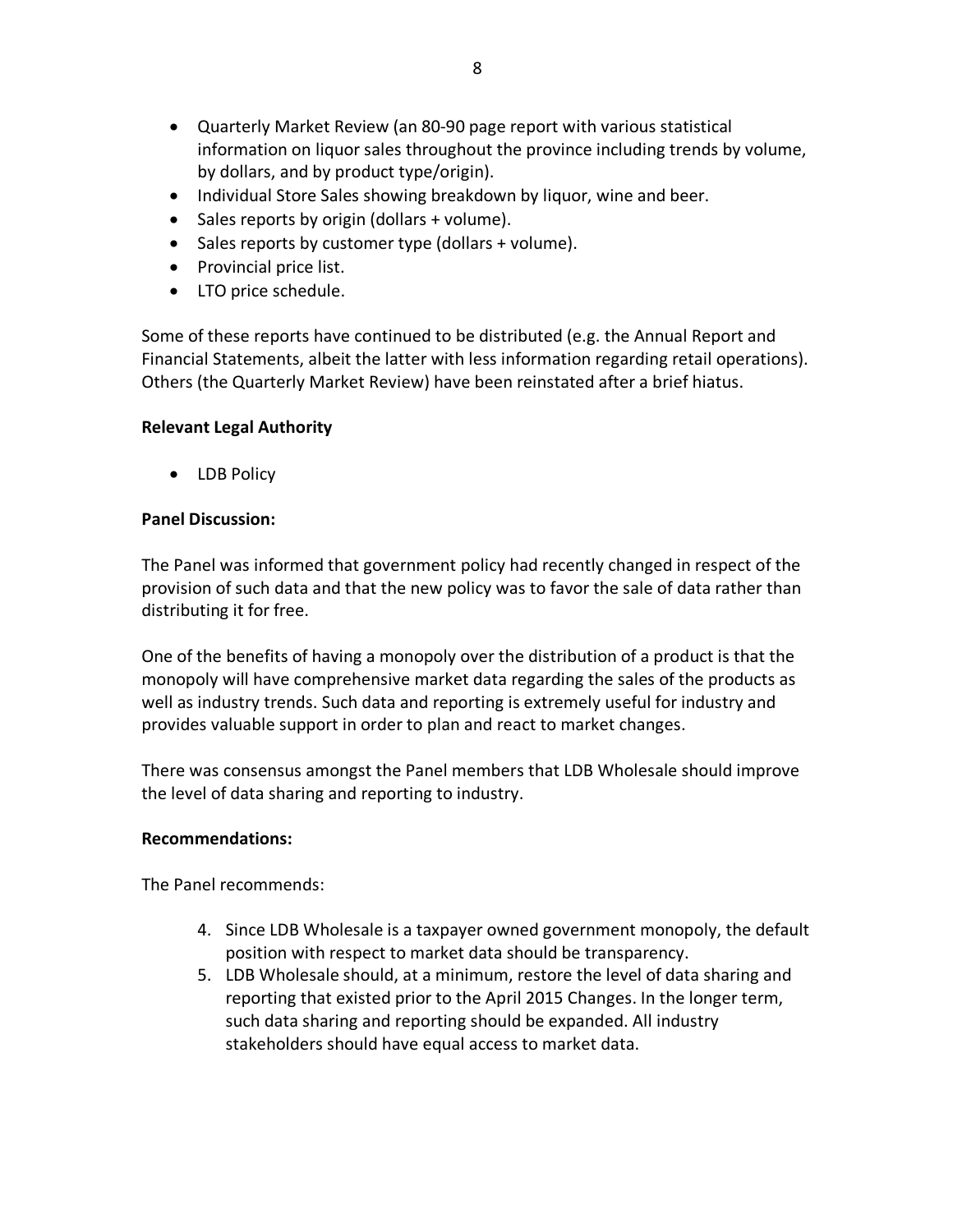### 3. LDB Governance

### **a)** Governance Structure

### **Background**

The structure of the LDB's retail and wholesale divisions is currently governed by the provisions of the Liquor Distribution Act (the "LDA"), which statute's genesis can be traced back to the historical period following the repeal of prohibition in BC (which occurred in 1921). The LDA grants a statutory monopoly over the wholesale distribution and sale of liquor within BC to the LDB. In addition, it provides for the establishment of retail government liquor stores as well as the appointment of a general manager to oversee both the wholesale and retail divisions.

Following its initial introduction and for many decades afterwards, the LDA's structure was logical and posed no internal conflicts because there were no private retail liquor stores within the province. However, over the years, successive governments of all political persuasions have expanded the retail sector to include various forms of private retail operations. Indeed today, while there are just under 200 government liquor stores in BC, there are almost 1500 private retail outlets including private retail liquor stores, private wine stores, grocery stores selling wine, on-site manufacturer stores, off-site manufacturer stores, rural agency stores, and duty-free shops.

The current retail structure creates structural conflict of interest issues because the LDB Wholesale division is the supplier, at the wholesale level, to both its own chain of government liquor stores ("BCLS Stores") and all of the private sector retailers with which BCLS Stores compete. As part of the changes made to LDB operations in April 2015, the LDB was mandated to create separation between its wholesale and retail divisions. However, there is still a common CEO of both divisions and, technically, both divisions remain part of the same branch of government and are subject to the same regulatory structure (under the LDA).

#### **Relevant'Legal'Authority**

• Liquor Distribution Act

### **Panel Discussion:**

Panel members were of the view that the existing LDB Governance structure is not appropriate for the long term since there is an inherent structural conflict of interest present in a system under which LDB Wholesale is the supplier of products to both private retailers and hospitality customers as well as to its own chain of BCLS Stores, which are in direct competition with the private sector.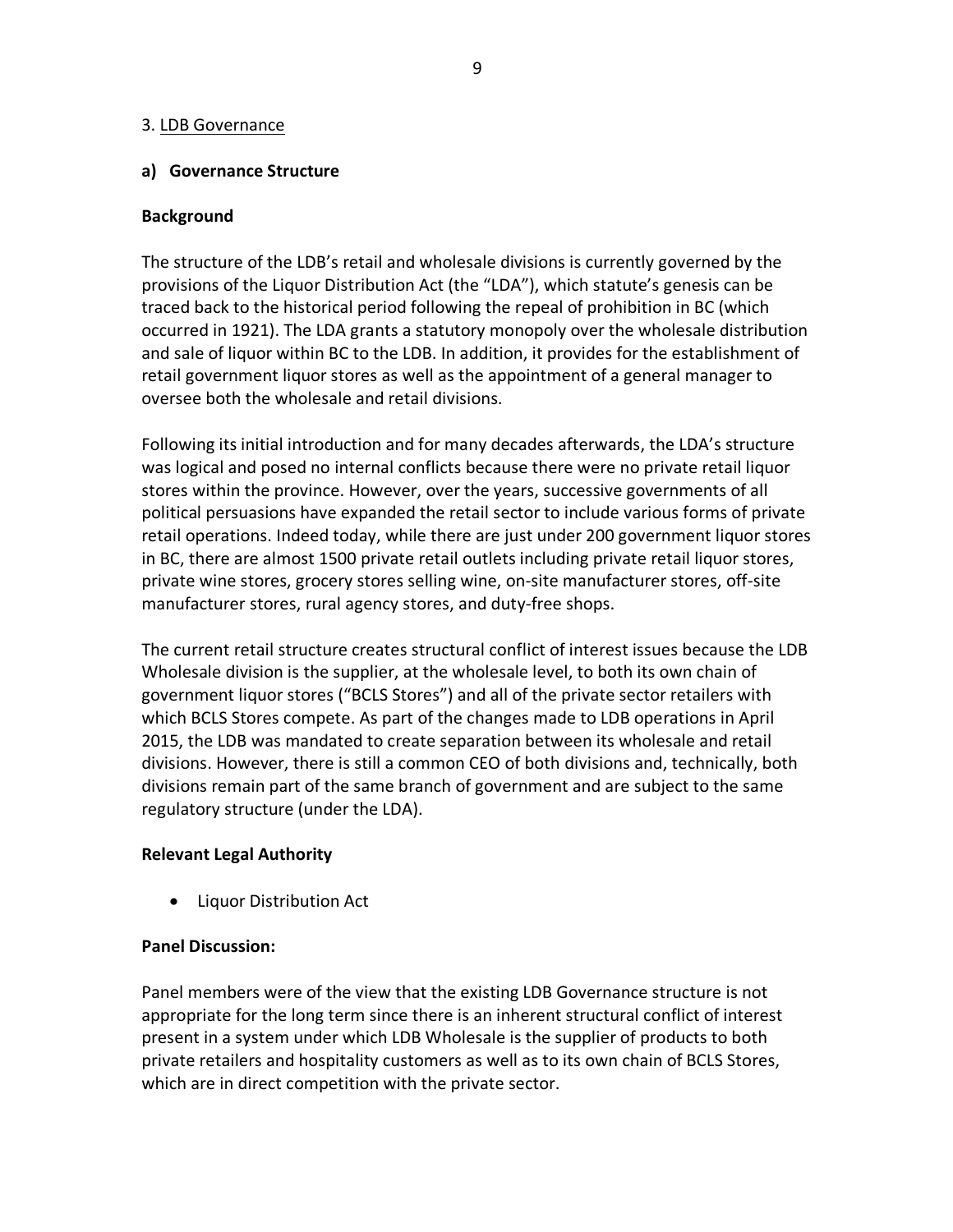While the April 2015 Changes created some internal division between the two sides of the business, the Panel is of the view that it is not appropriate in the long term to have a common CEO (no matter how well intentioned or well qualified) for both sides since there is a structural conflict of interest in that role.

The Panel is of the view that eliminating this structural conflict of interest would go a long way to resolving the concerns that lie behind many of the issues discussed in this report. Nevertheless, the Panel is also aware that such a re-organization would be challenging both from a legal perspective (since the existing LDA would have to be rewritten) and from a practical one (since the LDB's business operations would have to be further separated).

Consequently, the Panel is also of the view that in the short-term, it would be appropriate to implement a governance advisory mechanism that could provide some comfort to industry within the existing legislative framework.

#### **Recommendations:**

The Panel recommends:

- 6. In the long term, the current management conflict of interest within the LDB should be eliminated. It is not appropriate to have a common CEO managing LDB Wholesale and LDB Retail when the wholesale division serves customers that compete with the retail division.
- 7. In the long term, an alternate governance structure should be considered with appropriate separation for each division, including that of oversight by a board of directors or other supervisory body.
- 8. In the short term, an advisory board should be created that could meet quarterly and provide non-binding recommendations in respect of current LDB operations and policy such that there would be increased transparency and oversight within the existing framework.

### **b)** Retail Mandate and Operations

#### **Background**

Significant changes were made to BC's retail liquor landscape in April 2015 when the previous government changed the mandate of BCLS Stores and introduced a new wholesale pricing system.

For example, in respect of the general retail marketplace and prior to the April 2015 Changes, there was a clearer delineation between the roles played by various retail sectors. For example: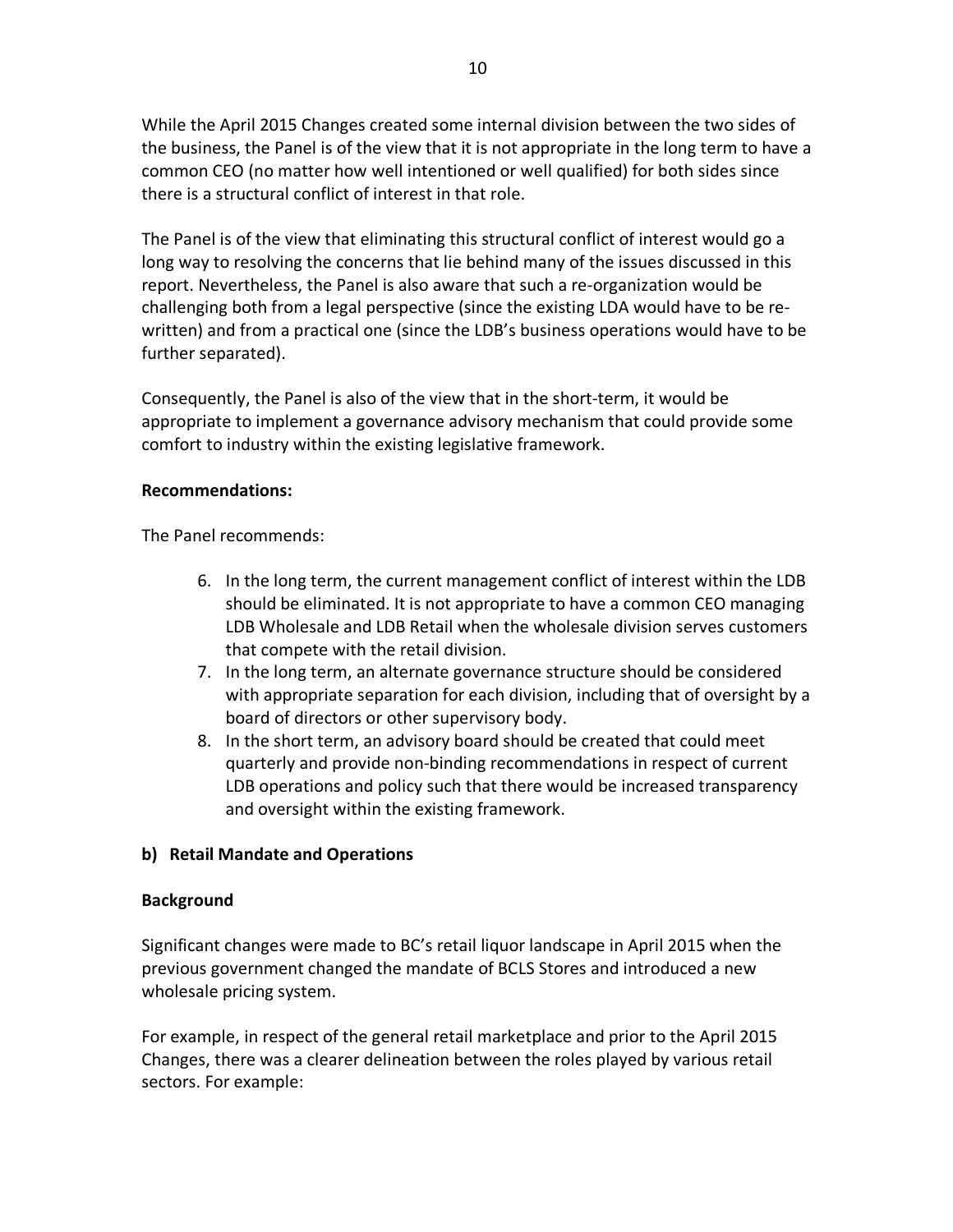- The BCLS Stores offered relatively stable and sometimes lower pricing for consumers but were closed on Sundays and holidays and did not offer refrigerated product.
- The licensee retail stores (private stores selling all types of liquor "LRS") offered greater convenience for consumers in terms of longer operating hours and selling refrigerated product but sometimes charged higher prices.
- The wine stores (private stores selling only wine including independent wine stores "IWS" and B.C.-only wine stores such as "VQA" stores) offered a greater selection of unique small production wines.
- The rural agency stores (private stores in rural areas  $-$  "RAS") offered convenience in rural locations at prices which were generally similar to BCLS Stores.
- There were no grocery store retail sales of liquor.

In respect of pricing, the April 2015 Changes were significant. Prior to the changes, the LDB used a fixed formula to apply taxes and liquor board markup on to supplier prices in order to determine the retail (end-consumer) prices in BCLS Stores. For example, a simplified version of the formula for wine would be: supplier cost + 117% of that cost = end consumer price. BCLS Stores did not purchase their products at a "wholesale" price – rather, the LDB's wholesale and retail margins were combined into the markup amount used by the formula (e.g. 117% in the above example).

Private sector retailers were provided with lower "wholesale" prices at which to purchase products but these prices were not conventional wholesale prices. Rather, they were calculated using a "discount" rate which varied by license type and which was calculated by deducting the discount amount from the LDB retail price (e.g. LRS Stores were given a 16% discount off the LDB retail price, IWS Stores received 30% off). These prices were predictable since they were determined using fixed formulas. Private retailers would then add their own varying "retail level" margins to their wholesale prices in order to create an end-consumer retail price.

As of April 1, 2015, a new system was introduced under which the fixed formula was changed in order to generate a wholesale price rather than a retail price. For example, a simplified version of the new formula for wine is: supplier cost + 89% of that cost = wholesale price. The wholesale price is now common to all classes of retailer, both government and private. Retail prices are no longer determined in BCLS stores by the formula. Rather the BCLS retail division applies its own retail markup (on top of the wholesale price) which may vary from product to product in the same manner that a private sector store would do so.

In addition, changes were made to the operation of the BCLS Stores including the opening of more stores on Sundays and holidays, the installation of refrigeration in many stores and a general propensity to operate the government stores more like a "private sector" retailer including the negotiation of "exclusive" product offerings from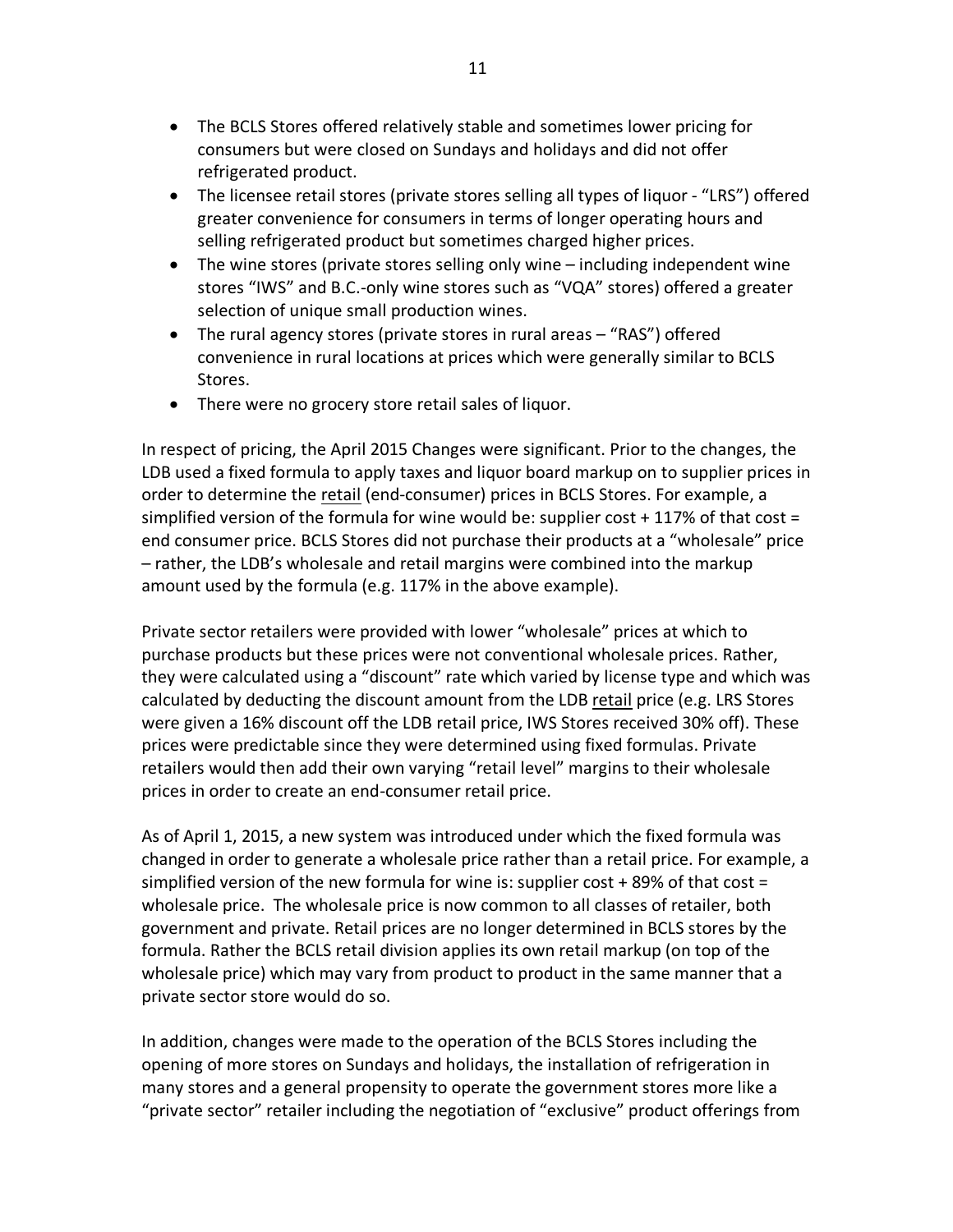suppliers, more frequent "limited time offers" (discounts) and a greater emphasis on individual store operating margins.

In terms of market share following the changes (2016-17 fiscal year), the BCLS Stores (of which there are less than 200) held 43% by dollars and 33.6% by volume. Private sector retailers (of which there are almost 1500) held 40.2% by dollars and 48.2% by volume. The remainder of the market was served by hospitality licensees.

### **Relevant'Legal'Authority**

• Liquor Distribution Act

### **Panel'Discussion:**

The Panel recognized that B.C.'s "mixed" system of government and private sector retail provides unique challenges and issues for the regulatory structure, particularly in respect of defining the proper role for the BCLS Stores which, as a single chain with a 43% market share, have a dominant market position. As a result of that position, BCLS Stores tend to act as benchmark "price setters" for the entire retail liquor marketplace.

There was consensus amongst Panel members that, while the previous system was not perfect, the April 2015 Changes have resulted in a liquor distribution system and marketplace that is less beneficial to industry and to consumers than the system that existed prior to the changes. For example, stakeholders perceived that there was a more stable liquor marketplace before the changes, including relative predictability with respect to BCLS retail pricing due to the use of the "fixed" markup formulas that generated end-consumer pricing. Particularly, Panel members were concerned about an LDB mandate and approach which appears to focus primarily upon maximizing LDB revenue even where such an approach may negatively impact suppliers, consumers, or even overall government revenue.

A particular issue of interest to the Panel was that of pricing predictability and stability. Prior to the April 2015 Changes, the end-consumer prices in BCLS Stores were generated by a fixed formula producing predictable and stable end-consumer prices. These prices generally dictated the low end for market pricing because the "discount" rates provided to private sector retailers were not sufficient (see discussion above) to create any element of appreciable private sector competition within the marketplace. As a result, prices were generally slightly higher in private sector stores but remained relatively stable in comparison to BCLS pricing.

When the 2015 Changes were introduced and for the first time, the government BCLS Stores started purchasing at the same wholesale prices as the private sector. Theoretically, this placed all retailers on the same footing. However, BCLS Stores were directed not to increase their retail prices. Consequently, and at the time of the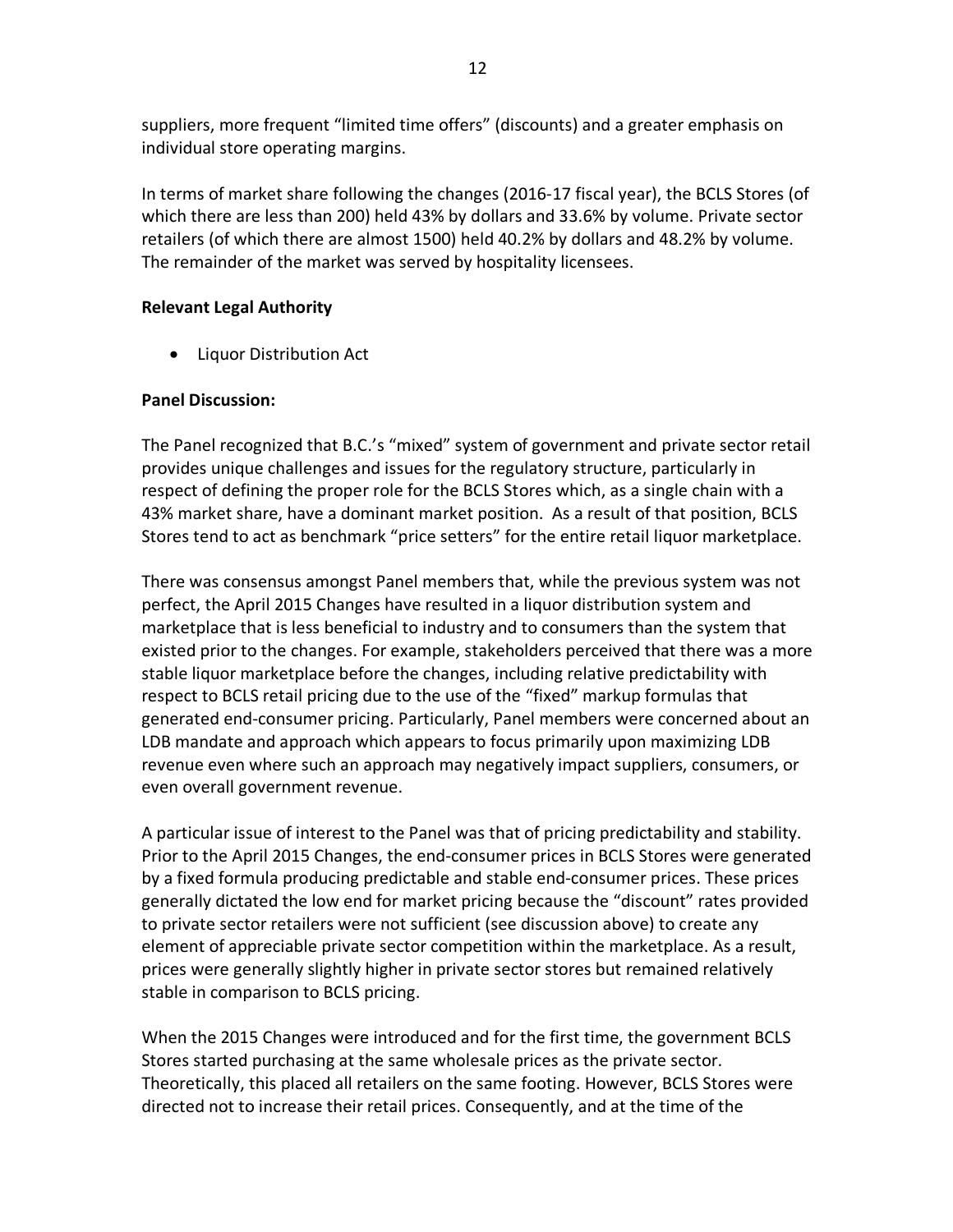switchover, this effectively meant that almost all retailers were being provided with the same 16% average retail margin, which margin is generally too "thin" for profitability<sup>4</sup>. IWS Stores who had previously purchased at a 30% discount off retail were hit hardest by this change.

Since that time, individual BCLS Stores were mandated to become profitable on their retail operations and, as a result, both retail margins and end-consumer prices have increased. This has caused upward pressure on pricing throughout the system<sup>5</sup>. In addition, the pricing within BCLS Stores has become more complex because the retail level margins used to set end-consumer prices are no longer consistent and may vary significantly from product to product.

The lack of transparency within BCLS Stores in regard to retail price setting is disruptive to industry on a broad scale because of the dominant position that BCLS Stores retain in the marketplace. Suppliers have been significantly affected because end consumer pricing for their products is no longer predictable. For example, it used to be relatively easy for a supplier to choose a particular wholesale price, which would then translate into a relatively predictable end-consumer retail price. In this way, the supplier could ensure that its products were priced similarly to competitors. Panel members heard that this is no longer the case and that suppliers are now unable to predict the correlation between wholesale and retail prices due to wide variance in setting retail margins. Private retailers also have an issue with these practices when the margins are set at levels that they perceive to be unrealistically low (i.e. unprofitable).

A related issue is that of a retailer's ability to secure exclusive access to a particular product or products and/or to source "private label" products. In both cases, the objective of the retailer would be to enter into an arrangement with a supplier such that the supplier restricts access for that product to a single retailer who can then:

- Require consumers to buy from them since there are no other retail sources,
- May be able to increase the retail margins and prices on the product because there are no competing retailers, and/or
- May be able to force the supplier to reduce the wholesale price for that product based on the volume purchase and exclusive supply arrangement.

The Panel was of the view that it is not appropriate for BCLS Stores to enter into "private label" arrangements since it is a government owned retailer with a dominant market position.

!!!!!!!!!!!!!!!!!!!!!!!!!!!!!!!!!!!!!!!!!!!!!!!!!!!!!!!

<sup>&</sup>lt;sup>4</sup> In its 2014-15 Annual Report, the LDB reported that its operating costs for its retail operations were 17.5% of sales. Costco, one of the most "efficient" global retailers, is generally reported to operate on a 14-15% retail margin. Note: that some of the grocery retailers (BCWI licenses) maintained 30% margins at the switchover.

 $<sup>5</sup>$  While retail margins have increased system-wide causing end-consumer price increases, some price</sup> increases may be due to other factors (e.g. supplier price changes, currency fluctuations).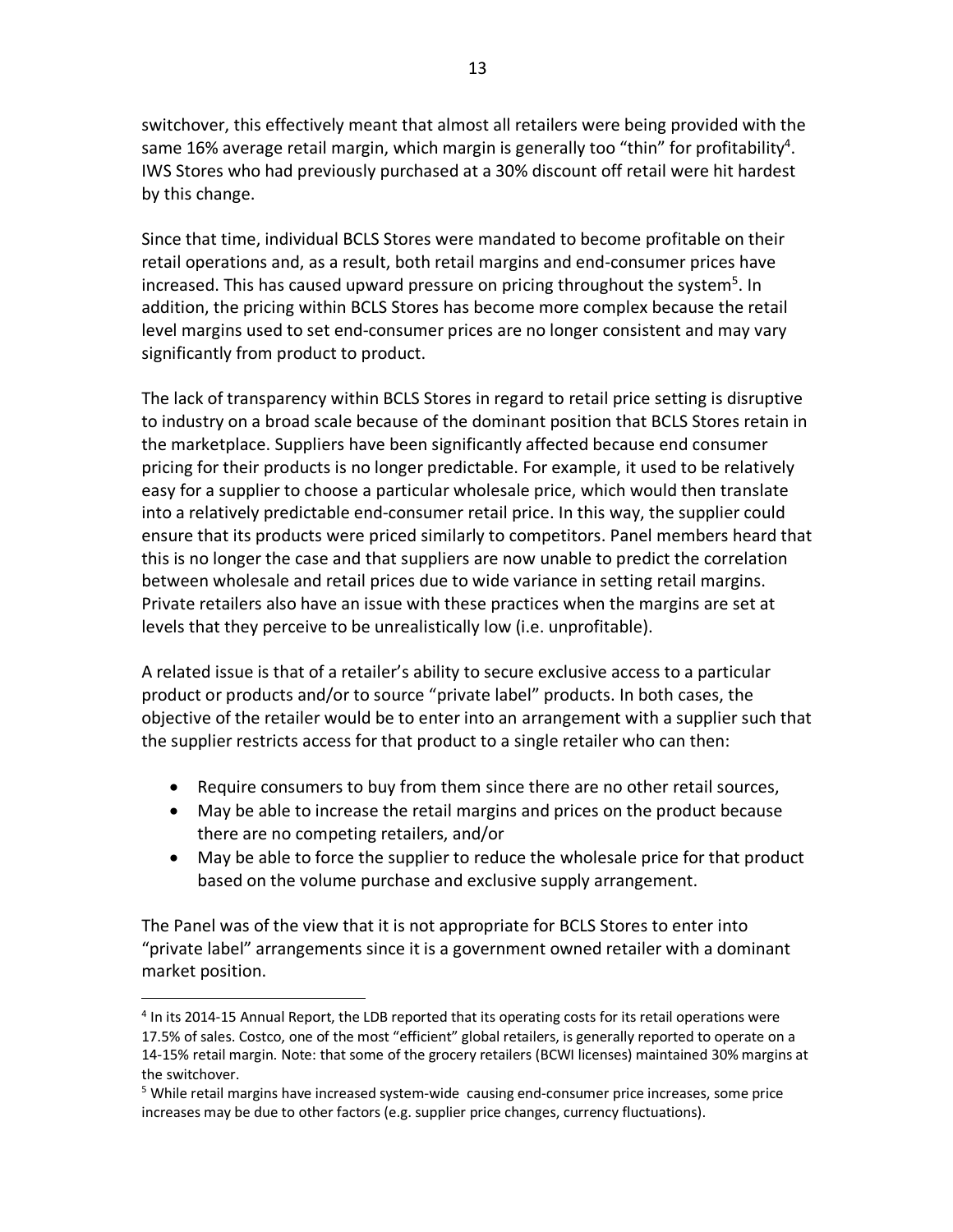The Panel also expressed concerns over the fairness of the Limited Time Offer ("LTO") process which provides discounted or sale prices for products during a set period of time. The LTO process is funded by the supplier of the product (importer or manufacturer) who agrees to temporarily reduce its wholesale price for a particular period of time (usually a month) with the intention of creating lower retail discounted prices and spurring increased consumer demand. While this process has existed for many years, the Panel heard that it has recently posed issues for the following reasons:

- Larger retailers, including BCLS Stores, have been purchasing much larger quantities of the product than they normally would, depleting the wholesale channel of supply and thus denying other retailers the opportunity to participate in the LTO.
- Larger retailers, including BCLS Stores, have also been "bridge buying" which means that they purchase sufficient quantities of product to last well beyond the intended LTO time period. In this way, they can stockpile product, wait until the LTO is over, and then sell the product at the non-sale price, thus increasing their retail margins and depriving consumers of the intended discounts.
- Since the supplier is not permitted to limit inventory for an LTO, each of the above strategies can cause the supplier to incur much larger costs for the LTO than they were otherwise expecting.

The Panel was of the view that since the April 2015 Changes, there has been a considerable increase in the marketplace of retailers pursuing the types of arrangements and strategies discussed above. Of particular concern to the Panel was the propriety of the following:

- Should it be permissible for any retailer to effectively be able to negotiate lower wholesale prices through the use of these types of strategies when it is otherwise impermissible for a supplier to provide preferred pricing to a particular customer?
- Should there be limits on the permissibility of these types of arrangements? For example, perhaps it would be okay to enter into "exclusive" arrangements for limited release products that are not subject to price pressure nor widely available but would not be okay for higher volume products that should normally be widely available in the marketplace?
- Do these strategies negatively affect local producers, particularly smaller ones, since a preference for retailing higher margin or exclusive products may reduce selection and shelf space for smaller volume products?
- Should it be permissible for any dominant retailer (particularly one owned by government) to exert its dominant market position to enter into these sorts of arrangements, which may reduce selection in the marketplace, reduce supplier profitability, compete with local suppliers, and/or increase prices?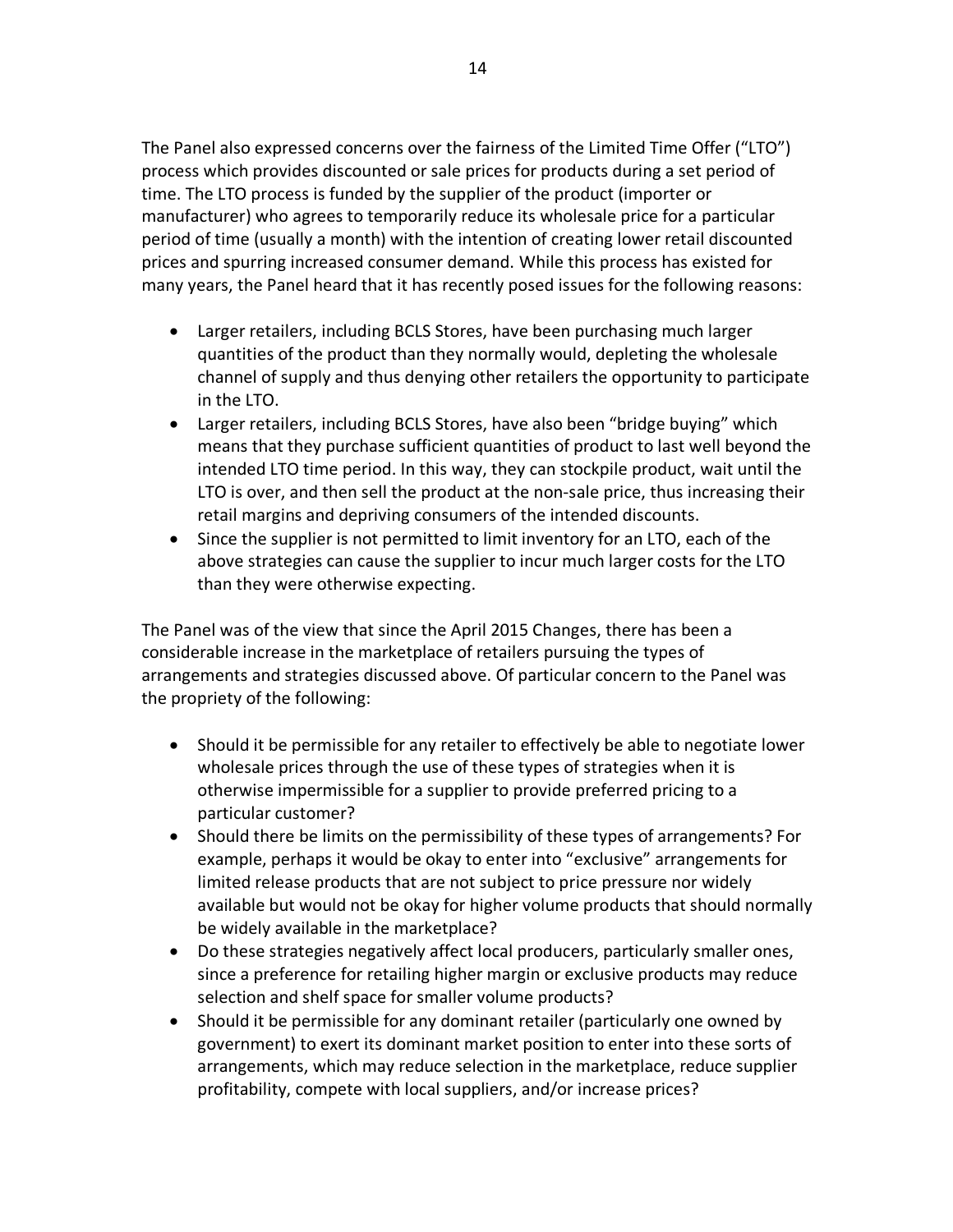- Is it appropriate for a government owned retailer which has a dominant position in the marketplace to compete aggressively with private sector retailers who have limited market power and who receive wholesale distribution services from its direct competitor?
- Is it appropriate for there to be a lack of transparency in setting retail prices for a government owned retailer which has a dominant position in the marketplace?

The Panel realized that the issues related to the LDB's retail mandate are complicated. It struggled to define what the proper role was for a taxpayer-owned retailer that also has a dominant market position. In the end, the Panel determined that it would be difficult to generate specific recommendations to address the above issues – although it felt strongly that implementation of the Governance recommendation (above) would go a long way to resolving some of the underlying structural issues which are exacerbated when the dominant retailer is also the wholesale supplier to its competitors. A general recommendation is made below to re-assess the role of BCLS Stores within the marketplace.

### **Recommendations:**

The Panel recommends:

9. The current mandate instructions for the LDB should be reviewed and reassessed in terms of providing greater benefit for consumers and for industry. Particularly, the LDB's mandate to increase its own revenue should not be a primary objective that is pursued without proper consideration of the consequences and effects on other parts of industry and upon consumers. The mandate should include a proper balancing of the effects on consumers, industry, government revenue, and health/social responsibility.

### **4. Hospitality and Retail Issues**

### **a) Pricing**

#### **Background**

Most jurisdictions in the world treat hospitality customers (bars/restaurants/hotels) as "retail level" liquor businesses and their regulatory structures permit them to purchase their liquor products at "wholesale prices" which are usually equivalent to or close to the prices paid by retailers. BC has historically not provided any wholesale prices for liquor products to its hospitality sector (i.e. bars/hotels/restaurants). Instead, these customers have been required to purchase their liquor products at the full retail price that a regular customer would pay.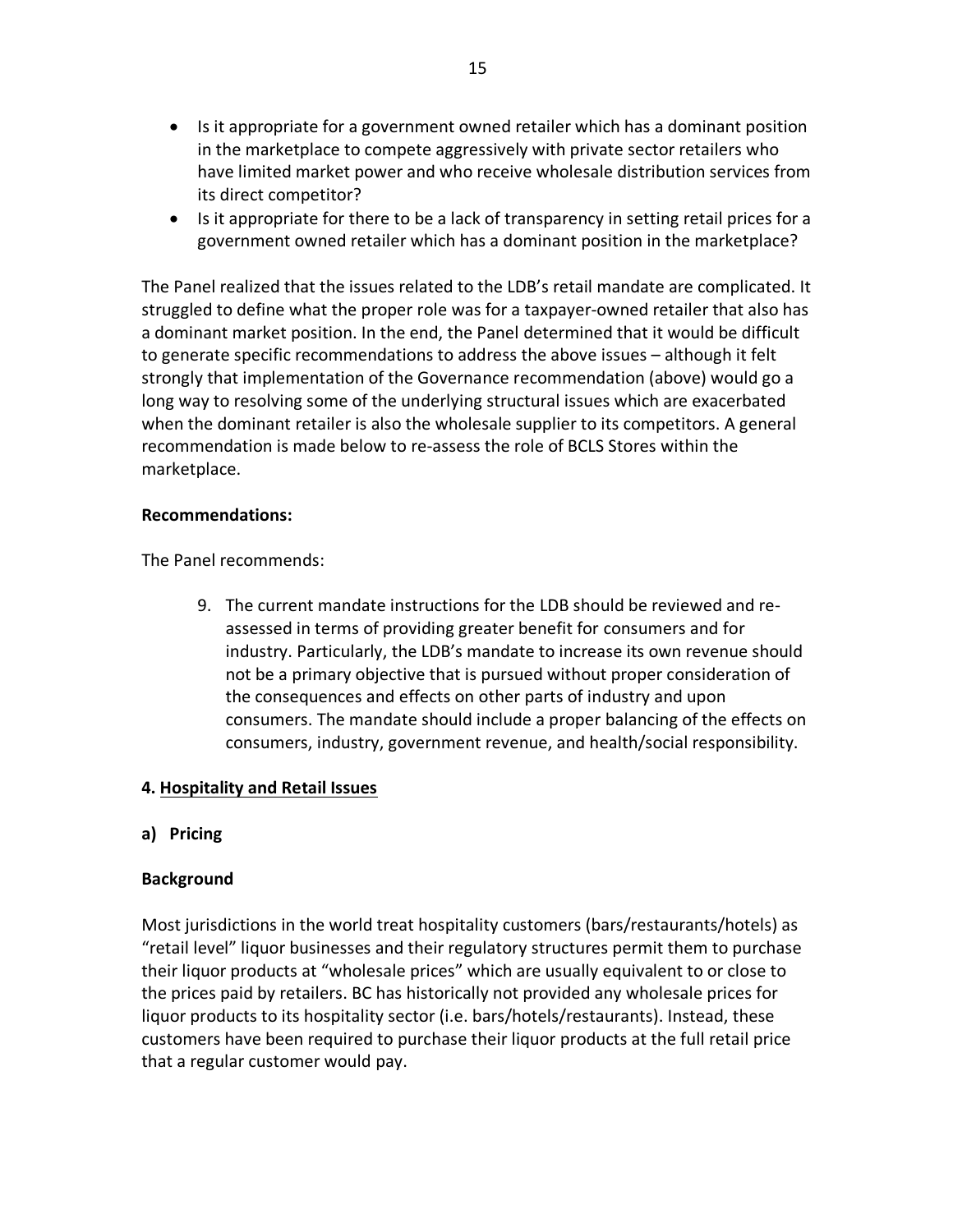Since hospitality businesses have to "mark up" all of the products that they sell in order to generate a profit and assuming that the hospitality sector adopts industry standard profit goals similar to elsewhere in the world, the end result of this policy is either that: a) end-consumer prices in BC for liquor products are higher in hospitality licensees than they otherwise would be, or b) that the hospitality licensee is making less profit on liquor than they otherwise would be.

Under the old system (prior to the April 2015 changes), hospitality customers paid the full retail price as calculated by the fixed formulas used by the LDB to determine the end-consumer prices in BCLS stores (see discussion above). These prices were predictable since they were determined using a fixed formula.

Since the April 2015 changes were made, hospitality customers have still been required to pay a full retail price. However, the system is now more complicated. If the product is an LDB Stocked Product, they pay the same price as a retail customer in a BCLS Store. However, if the product is a Non-Stocked Product, then the LDB now generates a "Hospitality Price" by nominally adding an amount of "retail margin" to the wholesale price, which amount of margin may vary from product to product. As a result, the prices paid by hospitality customers are not predictable since the retail margins used in BCLS Stores may be varied at any time and, for Non-Stocked Products, the amount of nominal retail margin added to generate the Hospitality Price may not be consistent and may be varied at any time by the LDB.

#### **Panel'Discussion:**

There was consensus amongst Panel members that the current liquor pricing system should better accommodate licensees in the hospitality sector, by "normalizing" policies related to wholesale pricing that are almost universally accepted in other jurisdictions and which put B.C.'s hospitality industry at a competitive disadvantage to our immediate neighbours in both Alberta and Washington.

The Panel was particularly concerned about the lack of consistency regarding the hospitality prices which are set by the LDB for Non-Stocked Products. This lack of consistency and predictability causes significant issues for hospitality licensees because variation and changes in end pricing can significantly affect profit margins and require frequent re-printing of menus.

The Panel noted that the inconsistency in hospitality pricing could be solved by providing hospitality licensees with a proper wholesale price since that price would be fixed and predictable. Adoption of this solution would then address both of the issues: provide pricing predictability and the ability to buy at wholesale as is done in other jurisdictions.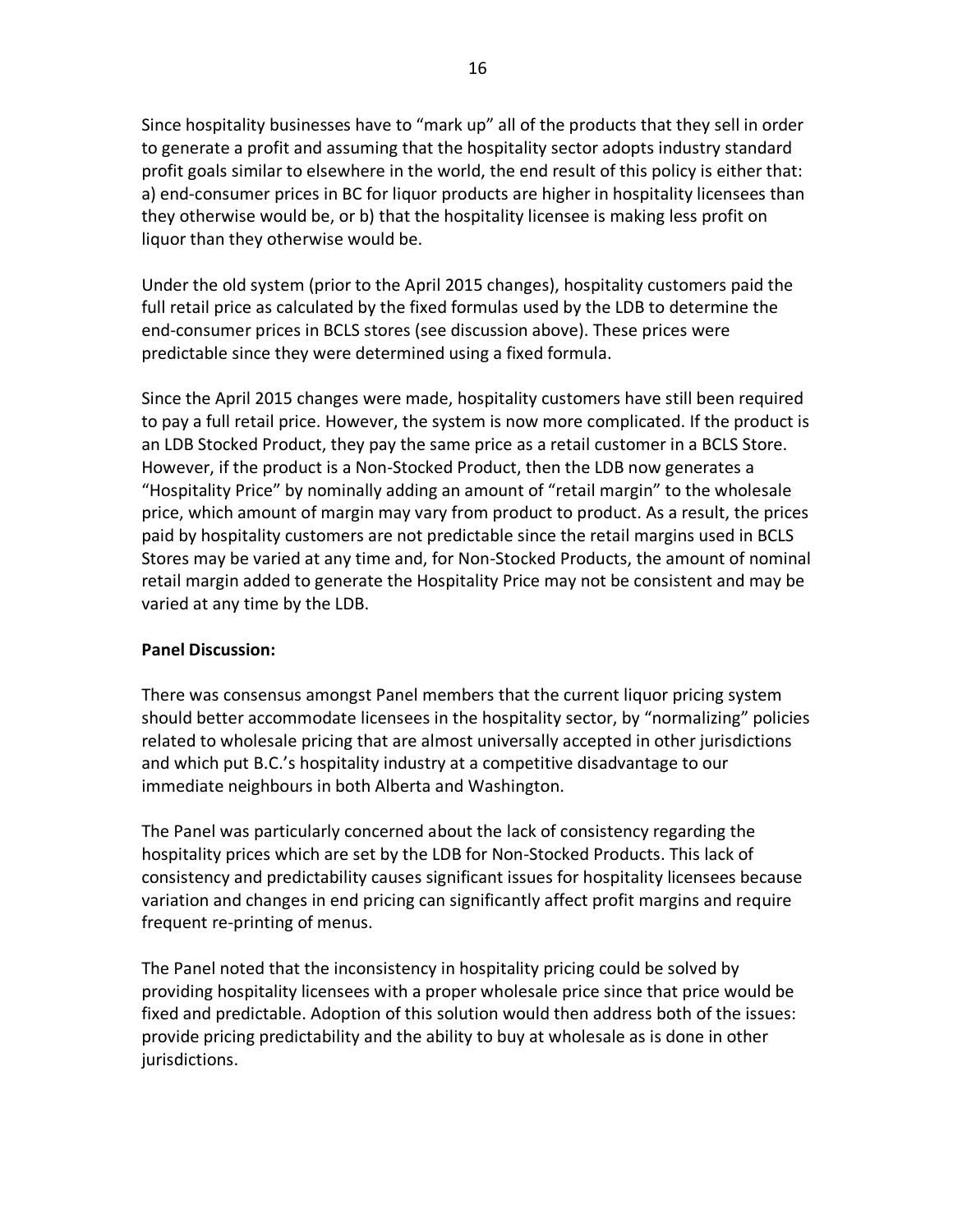The Panel discussed various methods of implementing a wholesale price. The easiest and simplest way to do so would be to provide hospitality customers with the same wholesale price as is provided to retailers. Nevertheless, the Panel is aware that the implementation of this would create some fiscal impact for government because it currently receives the "retail level margin" that hospitality customers pay when buying their liquor products. If it was desired to reduce this fiscal impact, it would be possible to calculate a "cost plus" wholesale price for hospitality customers that would be set by reference to the retailer wholesale price (for example, hospitality customers would pay the retailer wholesale price  $+ 5$ %).

### **Recommendation:**

The Panel recommends:

10. Hospitality licensees (restaurants/bars/hotels) should be sold liquor products at a proper wholesale price, as they are in other jurisdictions. In order to purchase at the new wholesale price, appropriate minimum purchase quantities and order processes should be established.

# **b)** Sourcing of Product

## **Background**

BC law currently prevents BC private retail stores from selling to other retail level licensees such as restaurants/bars/hotels. Rather, hospitality licensees are required to purchase product either through approved direct distribution channels (e.g. direct from a B.C. winery), a designated single government liquor store or by ordering through the LDB Wholesale system. The latter option is problematic in regard to Non-Stocked Products (see comments above) because delivery times are lengthy and because the system restricts ordering to full case lots which ties up cash flow. As a result, selection and pricing on wine lists is restricted.

# **Panel'Discussion:**

There was consensus amongst Panel members that the current prohibitions on hospitality customers purchasing from private retailers should be removed. All of the product distributed through BCLS Stores, LDB Wholesale, private retailers and the direct distribution channels is required to be registered by the LDB and wholesale markup and taxes are collected on these products. As such, the Panel is of the view that hospitality customers should have the freedom and flexibility to source any of these products from any licensed retail source if they choose to do so. This change would be beneficial to consumers because it would create greater product selection and variety within the hospitality sector.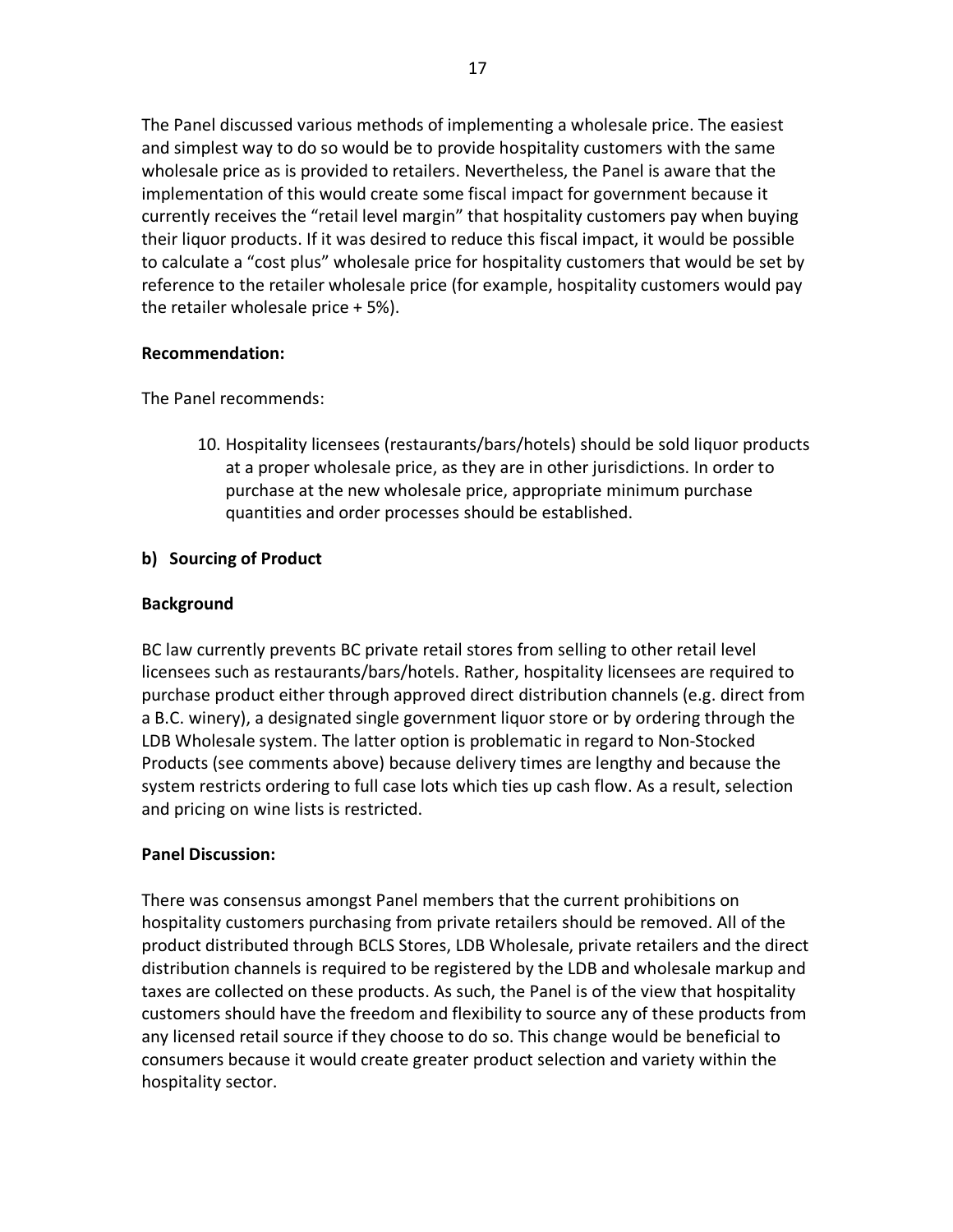This change would also "level the playing field" in respect of hospitality purchases as between government and private retail. The April 2015 Changes were supposed to create a "level playing field" between the two sectors but did not do so in respect of hospitality purchasing since the LDB retained its status as the exclusive supplier for such sales.

It is recommended that this change be implemented in concert with the implementation of a wholesale price for hospitality customers. By making these changes at the same time, hospitality customers would be able to order larger volume products through LDB Wholesale at the new wholesale price but would have the option of sourcing smaller volume products through government or private retailers where they would not have to meet minimum wholesale ordering quantities.

## **Relevant'Legal'Authority**

- LDB Policy
- Liquor Control & Licensing Act

## **Recommendations:**

The Panel recommends:

11. Hospitality licensees should not be restricted to buying their liquor products from government retail stores. Such licensees should be able to buy from any licensed source in BC including private retailers. In this way, hospitality licensees will have alternative sources for products where the wholesale system minimums are not met. An appropriate reporting mechanism should be established for such sales in order to ensure that the data relating to sales in this channel is not lost.

### 5. Social Responsibility & Health Issues

### **Background**

Alcohol is the most commonly used controlled substance in Canada. Unlike tobacco and illegal drugs, alcohol consumption is associated with both costs and benefits. For example, alcohol consumption in moderation has been shown to be compatible with a healthy lifestyle. Nevertheless, immoderate alcohol consumption can cause significant alcohol-related harms. Effective liquor regulation is an essential part of a multi-faceted approach to harm reduction, along with public health interventions, drinking driving counter-measures and targeted education and communications.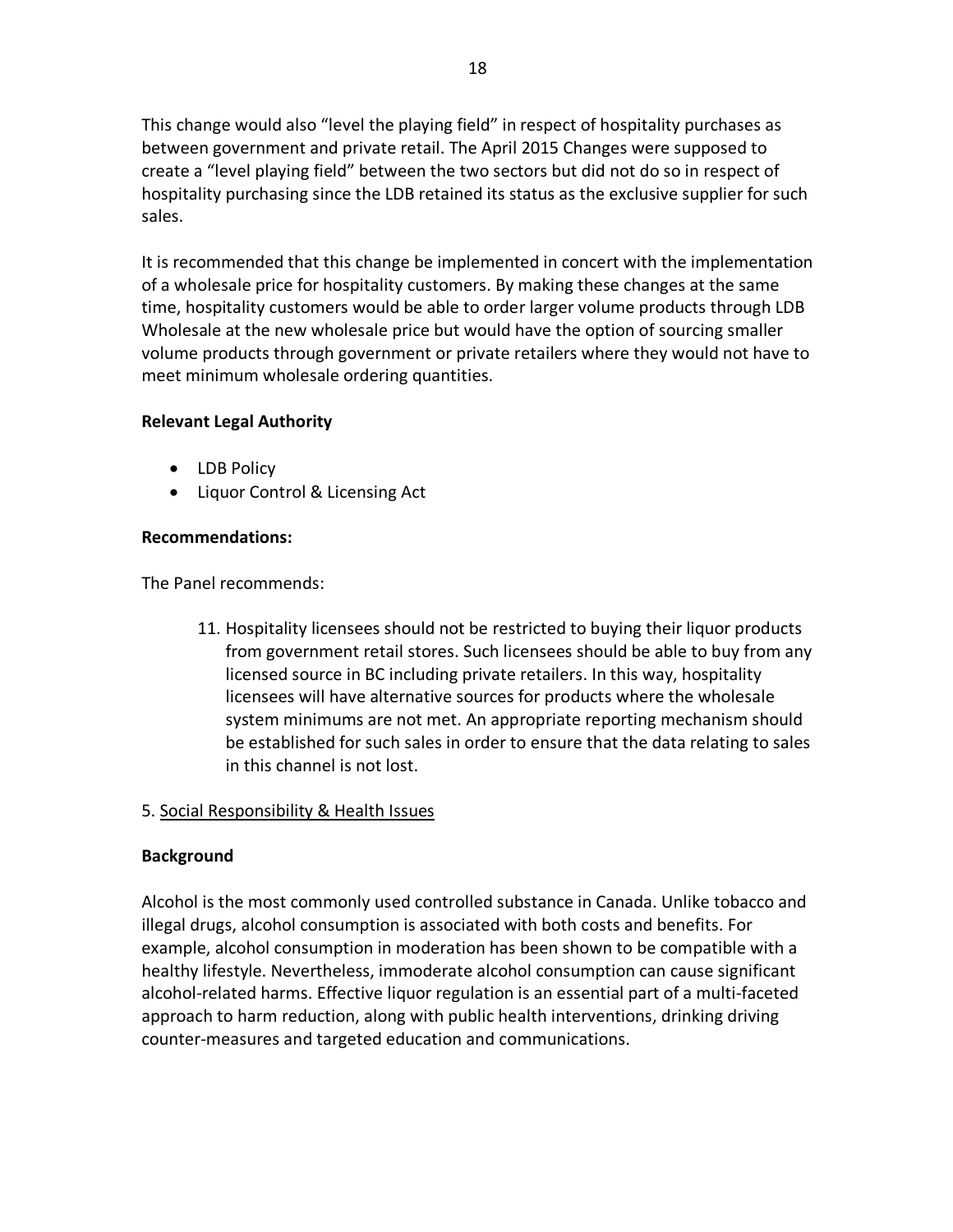### **Relevant'Legal'Authority**

!!!!!!!!!!!!!!!!!!!!!!!!!!!!!!!!!!!!!!!!!!!!!!!!!!!!!!!

- LDB Policy
- LCLB Policy

### **Panel'Discussion:**

The Panel considered a number of proposals from health advocates and experts, all of which are designed to reduce the harms associated with excessive alcohol consumption.

Panel members were of the view that minimum "floor" pricing is a core priority in regard to achieving industry's social responsibility objectives. There was consensus amongst Panel members that the current floor prices for liquor products are an appropriate mechanism to discourage problem consumption and decrease the social and health problems related to excessive alcohol consumption. The rationale behind creating floor prices is that the minimum price for alcohol products at the bottom end of the price spectrum should be set at a level that will discourage heavy or high-risk consumption. However, in order for this strategy to be effective over time, the floor prices must keep up with inflation or the deterrent effect will gradually be lost. Panel members were of the view that B.C.'s minimum prices have not been appropriately monitored nor adjusted over the years to take into account the effects of inflation and to achieve the desired health and social responsibility objectives.

As such, the Panel is of the view that the floor prices should be subject to a "one time" adjustment in order to compensate for the effects of inflation since the last time that they were set. In the future, the Panel supported a suggestion that the floor prices should be subject to annual inflationary adjustments in order to ensure that the policy objective of discouraging problem consumption is maintained over time<sup>6</sup>.

The Panel also considered and supported a suggestion, from various health experts, that the minimum prices should not be set using fixed prices for each category as they currently are but instead should be set to take into account the differing levels of alcohol content within a category. This would ensure, for example, that a beer with an alcohol content of 7% would be more expensive than one with a content of 4%. This system discourages consumption and supply of products that are lower priced with higher alcohol content.

The Panel also considered other proposals related to social responsibility including the establishment of a voluntary licensee accreditation program for best practices related to

<sup>&</sup>lt;sup>6</sup> The Panel is not in favour of "inflationary adjustments" for purposes that are not related to social responsibility and health (i.e. increases designed for revenue generation purposes such as automatic adjustments to tax rates). Its support of this adjustment is based solely on maintaining the health policy objective.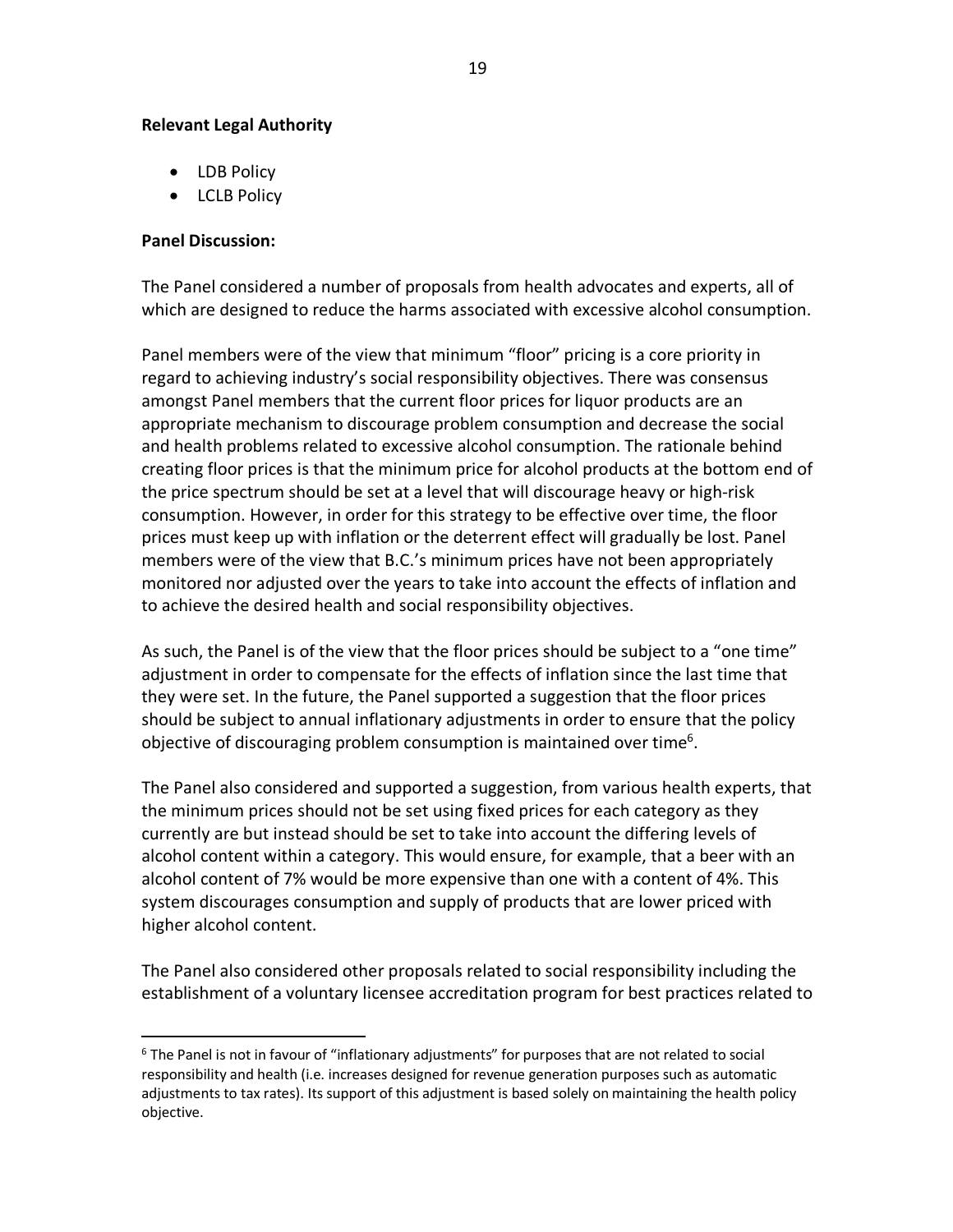responsible beverage service ("BestBarNone") as well as labelling and education initiatives on alcohol products related to responsible consumption and health issues.

There was no support for the idea of creating labels on alcohol products that would relate to minimum drinking guidelines or health issues. The Panel felt that there was insufficient evidence that such labelling would be beneficial and that such a "one size fits all" approach was not targeted properly towards problem consumption. Rather, the Panel expressed support for education-based initiatives that they believe would provide better results. The Panel was particularly supportive of web-based education initiatives, including those involving social media, as it was felt that such initiatives would have a better chance of reaching younger consumers.

## **Recommendations:**

The Panel recommends:

- 12. The current system of setting minimum floor prices for liquor products based on a fixed price for each category should be changed in favour of a system that takes into account the amount of alcohol contained in products within a category (i.e. based upon alcohol by volume). From a practical perspective, the details of this change should be generated in consultation with industry (e.g. it may be necessary to create 'bands' or 'ranges' of alcohol content to calculate the new floor prices within a category). The Panel supported the implementation of a system for adjusting those minimum prices to account for inflation in order to ensure that the social responsibility objectives of minimum pricing are maintained over time.
- 13. Government should support the establishment of and provide partial funding for a privately-run voluntary licensee accreditation program for best practices related to responsible beverage service (i.e. the BestBarNone program currently implemented in Alberta, Ontario, and in the UK).
- 14. Education initiatives of the LCLB related to responsible alcohol consumption should be expanded, particularly web-based initiatives which have a greater chance of reaching at-risk younger consumers.

### 6. Manufacturing & Retail Licensing or Policy Issues

### **Background**

# **a) Regulation'of'Manufacturing**

In most jurisdictions outside Canada, government regulation of liquor licensing, including the manufacturing and the sale of liquor, is centralized with a single liquor licensing authority. Such a structure makes it relatively easy for licensees and prospective licensees to identify the relevant rules and laws applicable to their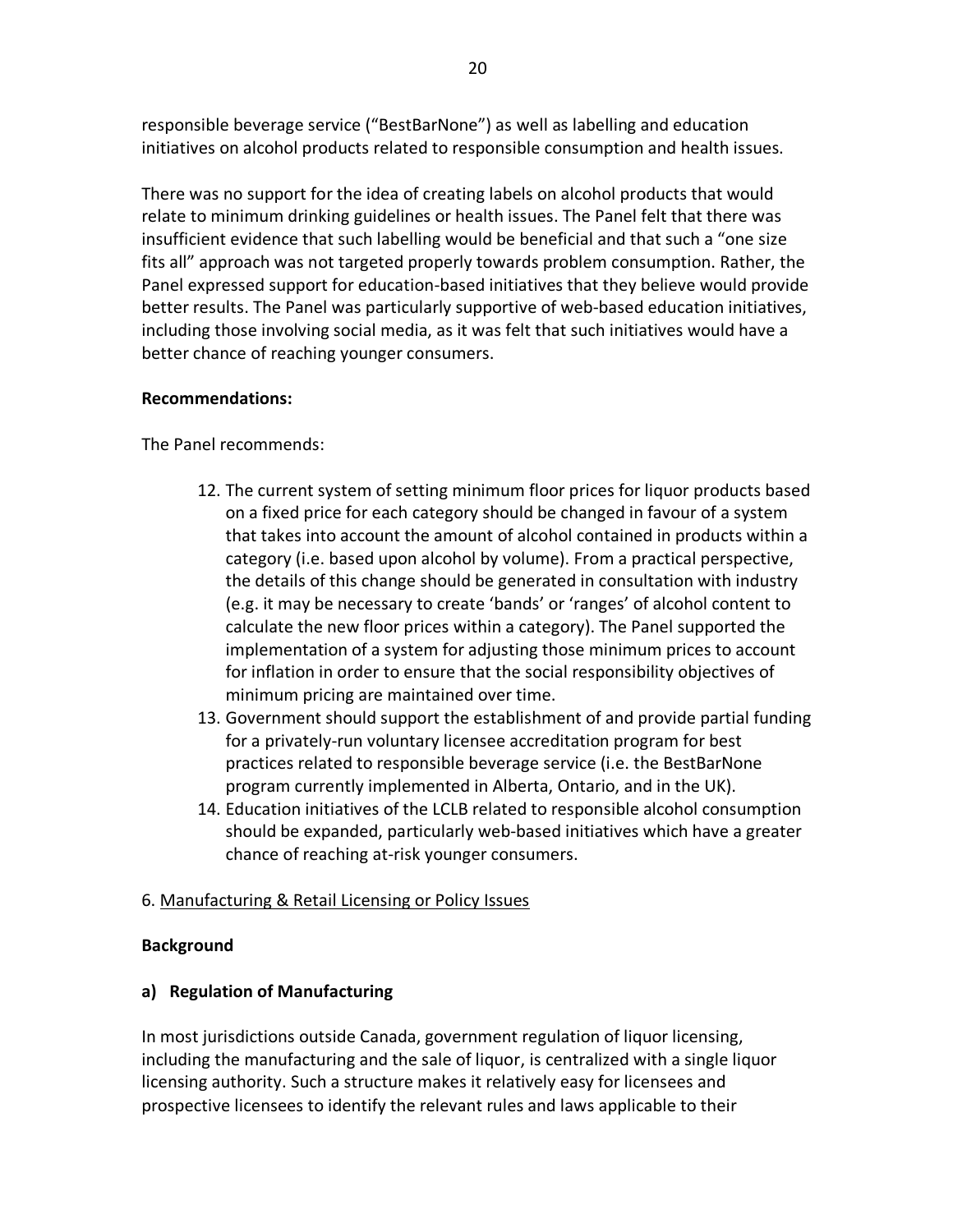businesses and to ensure compliance. From the regulatory side, it also allows for the creation of a specialized and knowledgeable regulatory authority whose personnel can administer the regulatory structure without jurisdictional difficulties.

In British Columbia, the rules and laws related to both the manufacture of liquor and its sale are not centralized in a single authority. Rather, they are divided between the Liquor Control & Licensing Act ("LCLA"), which is administered by the Liquor Control & Licensing Branch ("LCLB"), and the Liquor Distribution Act ("LDA"), which is administered by the Liquor Distribution Branch ("LDB")<sup>7</sup>.

For example, in respect of the manufacture of wine, the LCLA sets out some basic, fairly straightforward, requirements for the eligibility (and ongoing renewals for) a winery license at s.29 of the *Liquor Control & Licensing Regulation* as follows:

- The winery must manufacture at least 4500 litres of wine annually at the licensed establishment.
- The definition of "manufacture" for wine is set out to include fermentation and at least one other part of the manufacturing process.
- The winery must own or lease equipment to enable it to satisfy the manufacturing requirement.

A prospective winery owner might assume, from a reading of the relevant regulations and statute, that these are the only requirements applicable in order to manufacture wine in British Columbia. However, as part of the licensing process by the LCLB, the winery owner would also be required to enter into a "manufacturing agreement" with the LDB, which agreement is a contractual agreement mandated by the LDB as part of its monopoly control over the distribution of alcohol in B.C. (i.e. even though a manufacturer can "make" wine in B.C. by virtue of its license issued by the LCLB, it cannot distribute its products within B.C. without authorization from the LDB, which authorization is provided by the "manufacturing agreement").

As part of the process for entering into the "manufacturing agreement", the LDB categorizes wineries as either being a "land-based winery" or a "commercial winery". The consequences of such categorization are significant. For example, some of the salient differences in respect of a winery that is making wine from grapes are as follows:

• A "land-based winery" may only use 100% B.C. grapes in its production. A " commercial winery" can use grapes from anywhere.

!!!!!!!!!!!!!!!!!!!!!!!!!!!!!!!!!!!!!!!!!!!!!!!!!!!!!!!

 $<sup>7</sup>$  Although outside the Panel's Terms of Reference, there are also labelling rules related to production that</sup> are created by the *Wines of Marked Quality Regulation* (issued under the *Food and Agricultural Products' Classification Act*), which is administered by the B.C. Wine Authority. In addition, all liquor manufacturers are required to comply with certain federal requirements related to excise tax which are administered by the Canada Revenue Agency.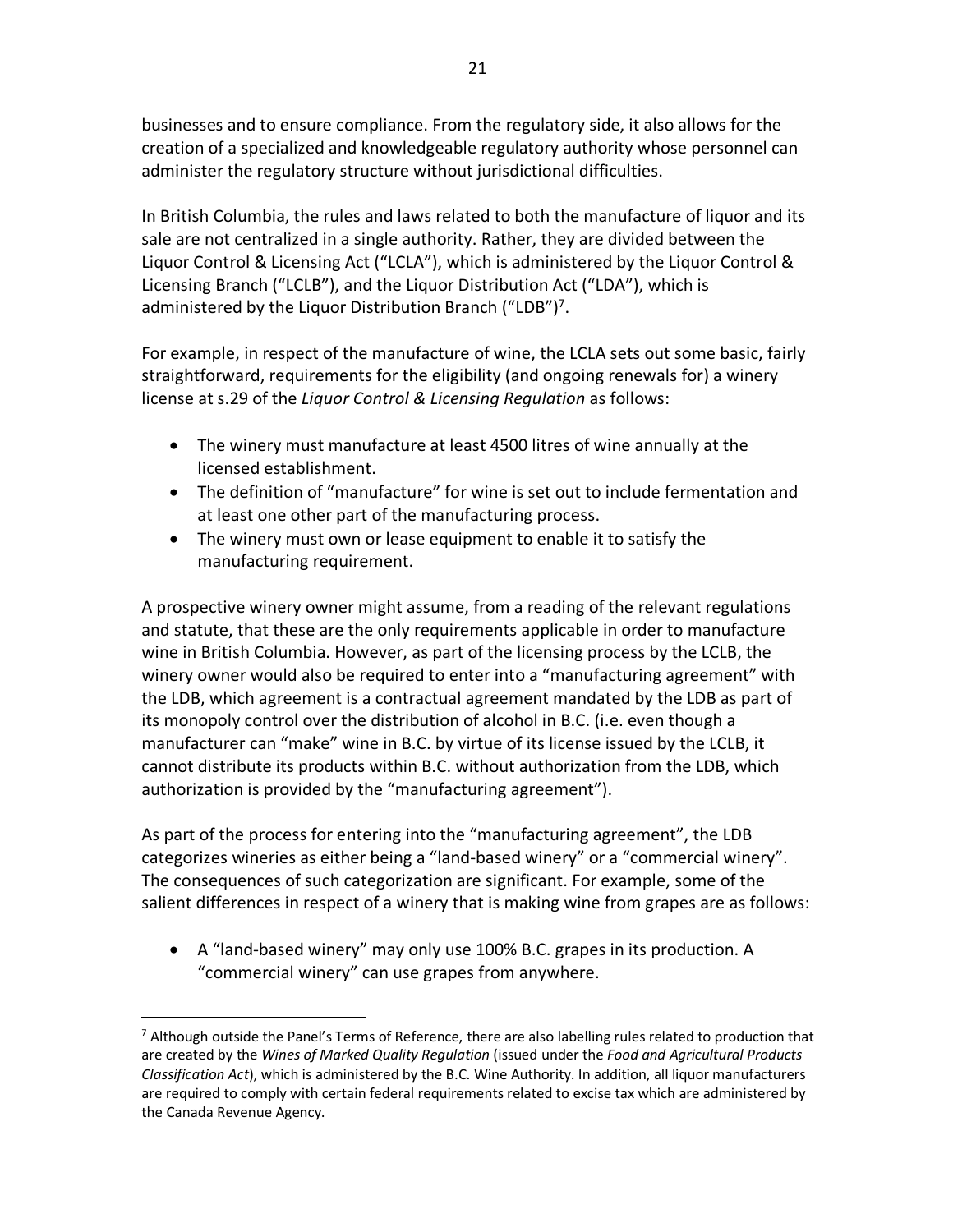- A "land-based winery" must have at least 2 acres of vineyards adjacent to its production facility and must use those grapes in its production. A "commercial" winery" does not need to have any vineyards adjacent to its production facility and thus could be located in an urban area.
- A "land-based winery" must own or lease sufficient vineyards to supply the grapes for at least 25% of its total production. A "commercial winery" has no such requirement.

The implications of being so classified are far-reaching. For example, a "land-based winery" operates its business in a relatively normal way. A "commercial winery" basically operates as an agent of the LDB, which requires extensive reporting and the maintenance of what is essentially a joint bank account in order to transfer markup directly to them. In addition, the qualification for various types of government support for local production (such as the ability to use direct distribution and markup exemptions) is dependent upon whether or not the manufacturer qualifies as "landbased" or "commercial".

Similar categorizations and consequences exist for other types of liquor manufacturer (e.g. "craft distillery" vs. "commercial distillery). None of these criteria, nor the relevant manufacturer agreements, are publicly available on either the LDB or LCLB web sites, which creates transparency issues and compliance obstacles, particularly for new entrants to the market.

A related issue to the above structure is that the categorization criteria and manufacturer's agreements are not drafted or administered as part of a normal legal regulatory structure. Rather, they are administered as "contractual" obligations administered through a monopoly, which means that the creation of such policies and any changes to them are not subject to the same rigorous and objective rule-making legal process that a normal statutory and regulatory structure would require.

In addition, the LDB's contractual approach to the imposition of rules and criteria is viewed by stakeholders as being inappropriate in that there is a similar conflict of interest problem as that described above in respect of private retail. While the LDB may impose such rules and criteria as part of its statutory monopoly over the wholesale distribution of alcohol, it is also administering and has control over its own chain of BCLS retail stores, which may be in direct competition with the retail operations of manufacturers (i.e. their on-site retail stores and tasting rooms).

# b) Retail Licenses

B.C.'s "mixed retail liquor" model (described above) developed in a piece-meal fashion over the years and now includes many different private retail categories. For example, the major private retailer types consist of: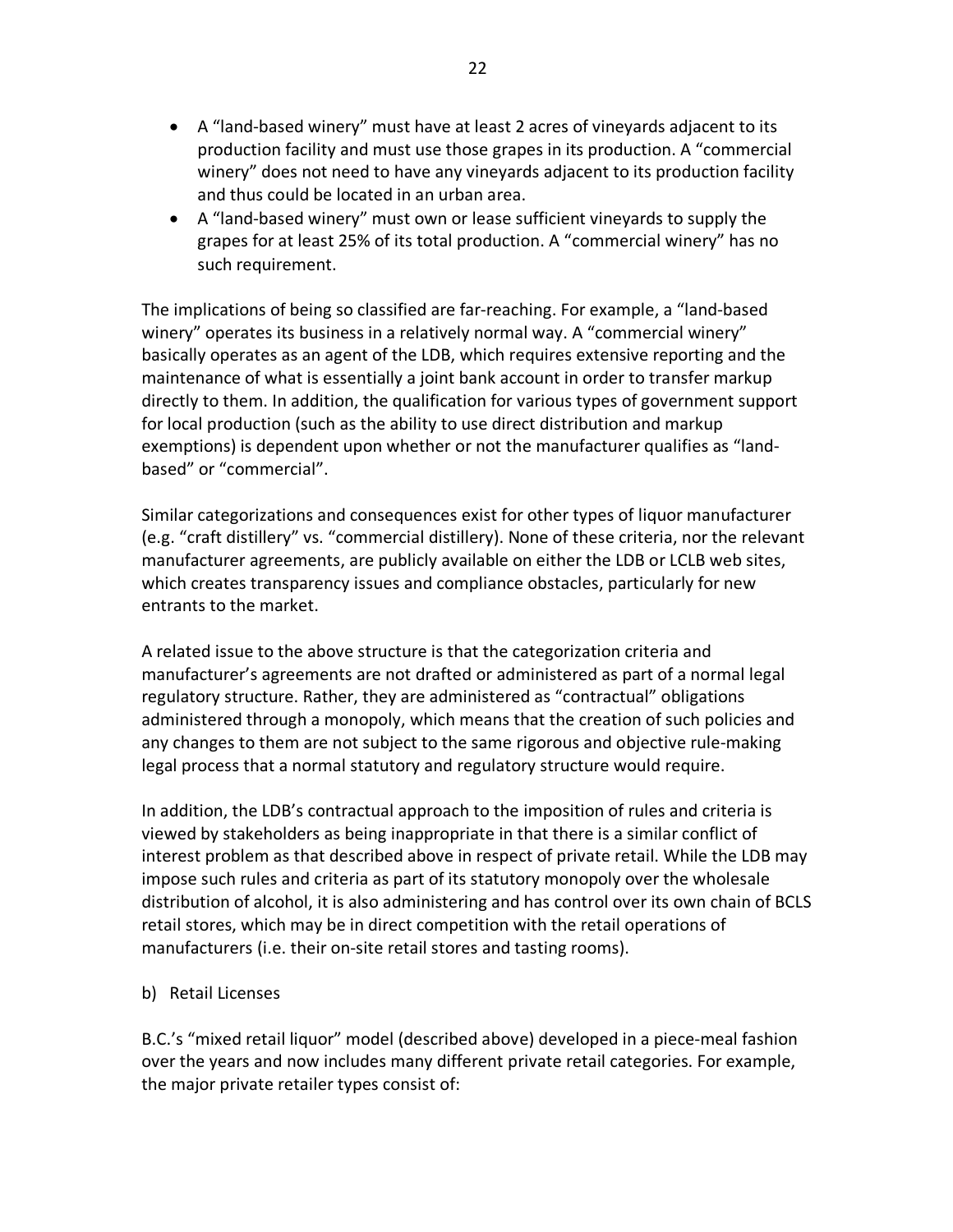- Licensee Retail Stores (LRS). Sell all types of liquor.
- Independent Wine Stores (IWS). Sell imported and domestic wine.
- Manufacturer On-Site Stores. Sell B.C. liquor produced by the manufacturer.
- Manufacturer Off-Site Stores. Sell B.C. wines produced by one or more manufacturers. These include the VQA store licenses transferred to grocery (regular shelves).
- Special Wine Store (SWS) Licenses. Sell B.C. wines produced by one or more manufacturers in grocery stores (regular shelves).
- Rural Agency Store (RAS) Licenses. Sell all types of liquor. Operate as agents of the LDB.

As is apparent from the above, there are numerous different types of retail liquor licenses, the differences between which are likely confusing to the consumer. The operations of some of these license types were affected by the April 2015 Changes. For example, the operating margins for IWS Stores were effectively cut in half by those changes and the SWS Store licenses were introduced (by auction) as part of those changes.

# c) Direct to Consumer

In June 2012, the federal government amended its laws to permit the interprovincial shipment of direct to consumer ("DTC") wine purchases. This change aligned Canadian federal law with those of other wine producing countries, which all permit DTC sales. Soon afterwards, British Columbia took a national leading position in support of the wine industry by opening its borders to these shipments. In 2014, the federal government extended the exemption to include beer and spirits. However, most other provinces have not followed BC's lead. Indeed, most other provinces and/or their liquor boards have either passed laws restricting the import of alcohol from other provinces or have issued "policy statements" that they will not permit such shipments.

The recent decision of the Supreme Court of Canada in *R. v. Comeau* held that such legal restrictions are valid if they are part of a legitimate provincial objective such as controlling the supply of liquor for health and safety reasons. As a result, B.C.'s manufacturers will continue to have difficulty reaching consumers in other provinces. Indeed, it now appears that if progress is to be made in support of B.C. manufacturers, it would have to be achieved through inter-governmental negotiation.

# **Relevant Legal Authority**

- Liquor Distribution Act
- Liquor Control & Licensing Act
- LDB Policy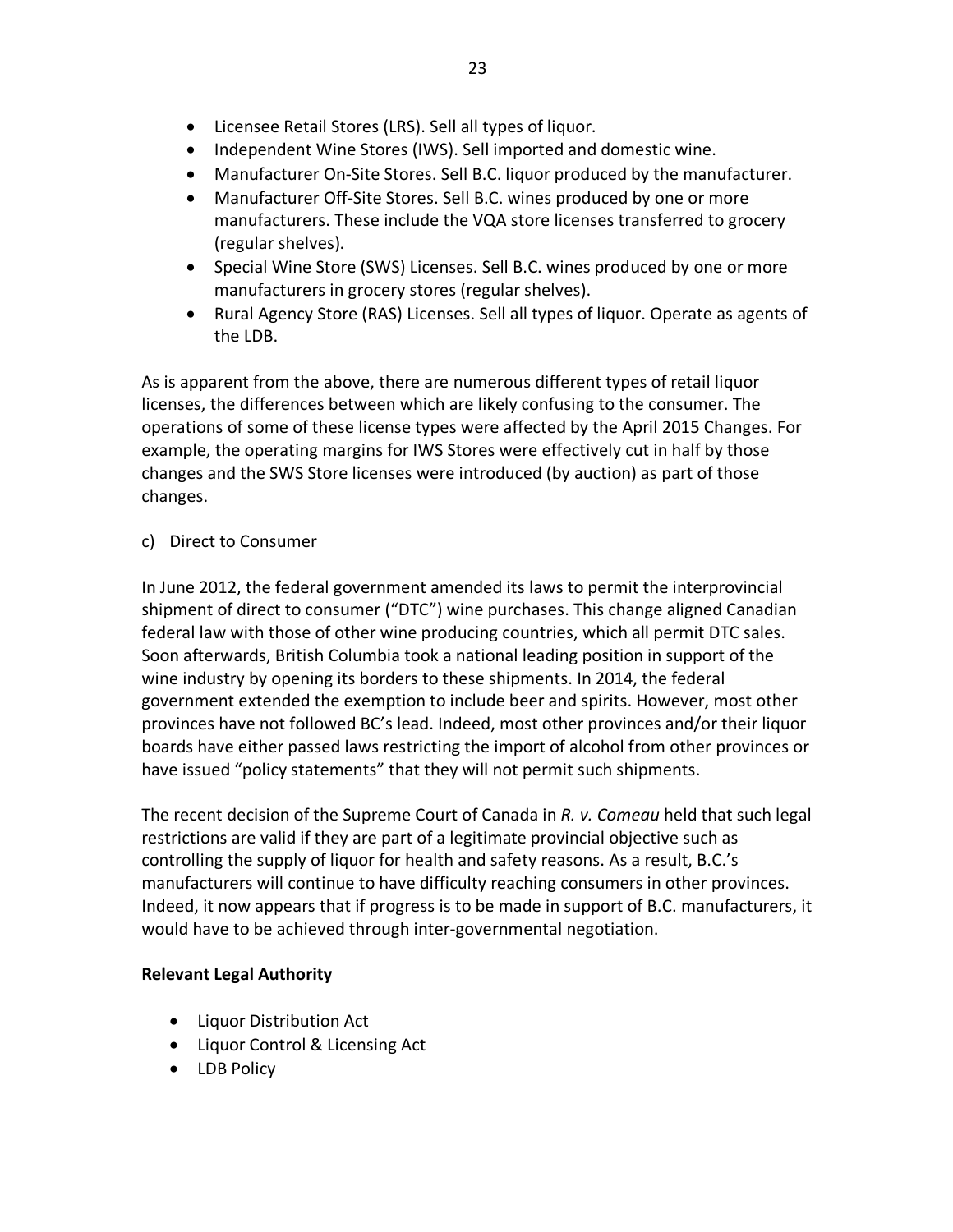### **Panel Discussion:**

The Panel considered a significant number of issues related to manufacturing and retail licensing and policy.

The Panel reached consensus in its view that the regulation of liquor manufacturing in B.C. should be centralized under the authority of the LCLB. The Panel agreed with various stakeholder submissions that it is not appropriate for the LDB to be exercising quasi-regulatory functions through the use of manufacturer agreements, both because such rule-making is not part of a normal legal regulatory structure and because the LDB has a potential conflict of interest in exercising those functions.

The Panel heard submissions from numerous local manufacturer groups who were of the view that the present support mechanisms for local products are inequitable and who were each requesting the creation or extension of such support mechanisms to their particular industry in a way that they viewed as being fairer, particularly in regard to their support of B.C. agriculture and/or local economic activity. Stakeholders identified inequities and unfairness in respect of: i) liquor board markups, ii) markup exemptions, iii) categorization rules imposed by the LDB, and iv) production limits that prevent the growth of certain sectors of the local manufacturing industry.

Most of these stakeholder groups expressed the view that the economic viability of their industries was dependent upon the introduction of a fairer approach and that immediate and urgent attention was required by government to address these issues.

Such stakeholder groups included representatives from the Independent Distillers (small distillers categorized as "commercial" by the LDB), the BC Hops Growers, BC Cider Producers, BC Fruit Wine Producers, BC Sake Producers, and the Craft Distillers. A number of other larger manufacturer groups, including those represented by Panel members, agreed that the current systems need to be re-evaluated. An Indigenous winery also supported such a re-assessment.

The Panel determined that these are complex, inter-related issues that should be addressed in a comprehensive manner. There was strong support for a new approach which should be based on: a) more equitable determinations of what constitutes a local product, and b) a harmonization of benefits across sectors with the objective of creating fairness, balance and transparency in any support programs. Recommendation 16 noted below is designed to address this.

The Panel considered the issues related to retail licensing discussed above. It concluded that the current retail licensing structure is overly complicated in many respects and that the existing "patchwork quilt" of retail licenses needs to be updated such that there is greater consistency and harmonization for licensees. In partial pursuance of these conclusions, the Panel made two recommendations related to retail licensing below.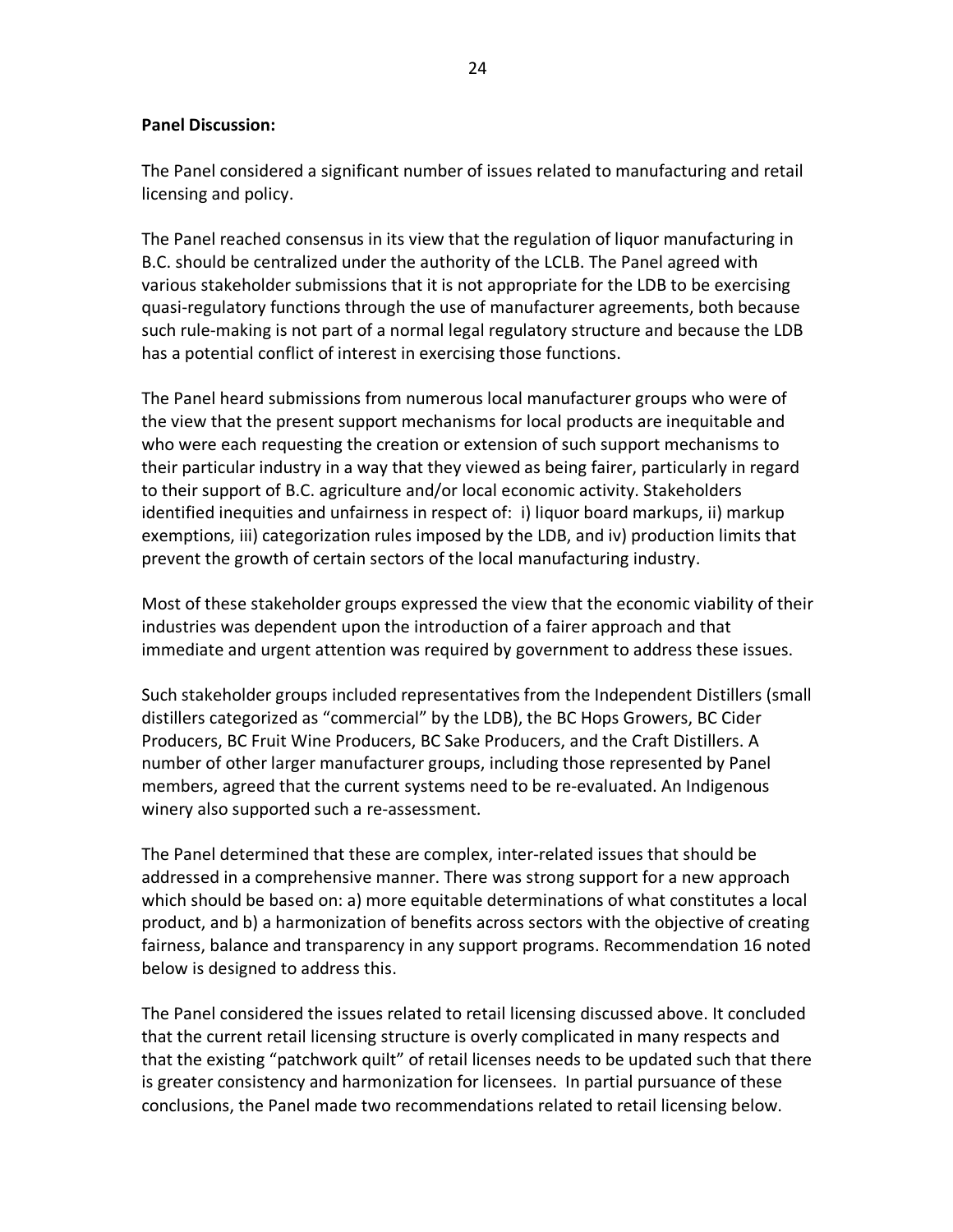The Panel considered the issue of the continued desire of local manufacturers for government to be involved in and support efforts to access other provincial markets (i.e. DTC sales). The *Comeau* decision was released after the Panel's deliberations on this issue.

The Panel also considered a number of more straightforward issues, some of which were unique to individual stakeholder groups and which resulted in the recommendations below.

### **Recommendations:**

The Panel recommends:

- 15. The regulation of the liquor manufacturing industry in BC should be primarily, if not exclusively, vested in the Liquor Control & Licensing Branch. To the extent that it is possible, all regulatory functions related to manufacturing should be moved from the LDB to the LCLB. It does not serve industry or consumers well to have two different branches of government imposing regulatory requirements over the same industries. In addition, as the monopoly wholesale distributor of alcohol products within BC, it does not make sense for the LDB to be both operating a wholesale distribution business and exercising quasi-regulatory functions due to potential conflict of interest issues.
- 16. The Panel heard from many different stakeholder groups who identified inequities in relation to the government policies and programs that provide support for local products. Particularly, the Panel identified inconsistencies in respect of: i) liquor board markups, ii) markup exemptions, iii) categorization rules imposed by the LDB, and iv) production limits that prevent the growth of certain sectors of the local manufacturing industry. It is the Panel's view that such inconsistencies have reached a level of critical importance for the affected sectors. The Panel recommends that the Government undertake an immediate and comprehensive omnibus review of such support programs with a view to creating a more rational and equitable approach to defining what a local product is and for harmonizing support for those products.
- 17. The BC Government should continue its support for initiatives that support the expansion of "direct to consumer" sales such that BC liquor manufacturers, particularly 'craft' producers, may sell their products to customers located in other Canadian provinces. Following the *Comeau* decision, it appears that the best avenue for this will be through intergovernmental negotiation.
- 18. In respect of the licensing of manufacturers, there should be a review of the minimum production requirements for breweries. Current production rules have a loophole in that the bulk of production can occur off-site with a larger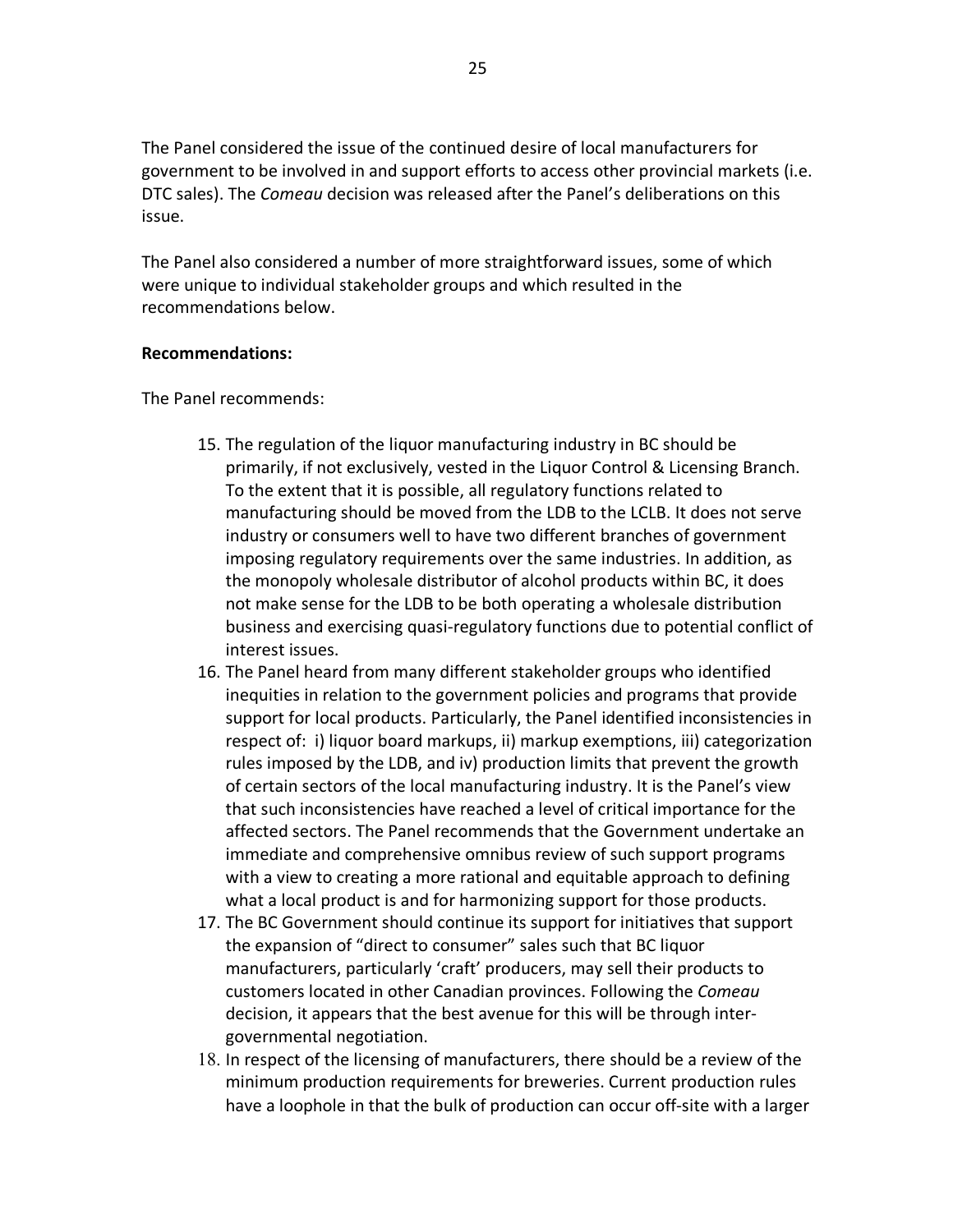contracted manufacturer, defeating the purpose of supporting a small brewing sector through graduated markups based on their own on-site production. Breweries that produce some or most of their products at another site licensed by different ownership should not be able to include that production as part of their qualifying on-site production. There should also be a related review of the rules for those products that are eligible to be served and sold in an on-site tasting room or lounge to ensure that the purposes behind such privileges are being upheld.

- 19. The current restrictions preventing common ownership of a commercial distillery/winery and of a craft distillery/land-based winery should be eliminated. Ownership rules should be consistent and provide equal treatment between categories.
- 20. The current restriction preventing craft distilleries from producing refreshment beverages and from selling to duty-free stores should be eliminated.
- 21. Rural agency store authorizations (currently administered by the LDB) should be converted to a new form of rural license tied to the community of operation and which is regulated by the LCLB. Appropriate rules and restrictions for these licenses should be introduced following consultation with relevant stakeholders.
- 22. The 12 retail stores that are currently categorized as Independent Wine Stores by the LCLB should be allowed to convert to LRS licenses without regard to the distance separation rules only at their current locations. If the stores convert to LRS licences and then move in the future, then they would be subject to the distance separation rules (one Panel member did not support this recommendation).
- 23. The current policies related to the licensing of trade events and the purchasing of sample products for those events should be reviewed and reevaluated.
- 7. LCLB Fee Re-structuring & Service Guidelines

### **Background:**

The LCLB processes in excess of 5000 license applications annually (some for new licenses, some for changes to existing licenses). The LCLB is aware that certain application types are taking longer to process than is desirable to industry.

The LCLB currently operates on a "cost-recovery" basis in that its entire budget is generated from the fees and revenue that it collects. In order to provide better service, the LCLB had proposed either raising fees somewhat or changing the fee structure such that faster service would entail greater cost.

During the initial engagement process, a substantial majority of those expressing an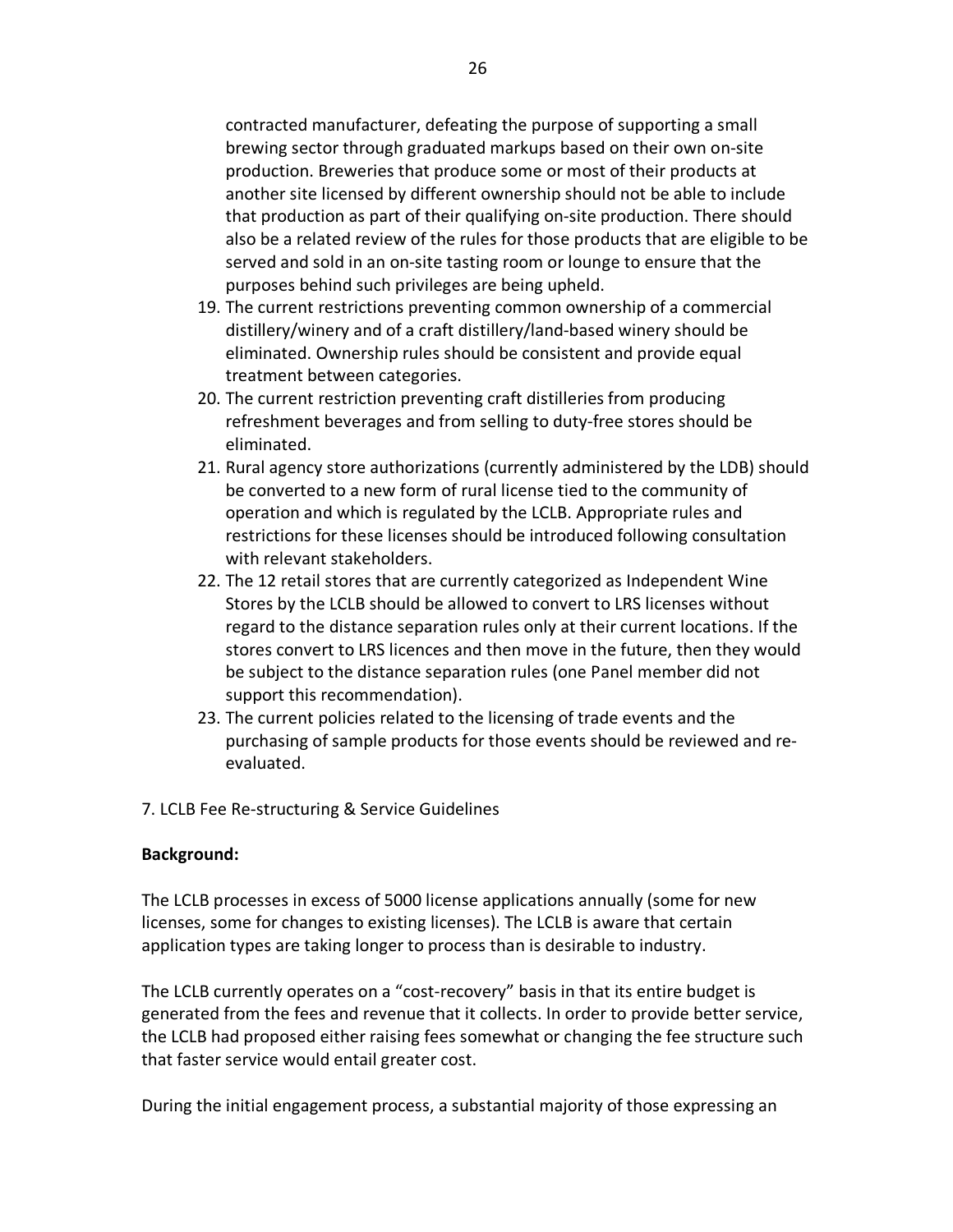opinion were in favor of this proposal. However, support was evenly split between those who were principally in favor and those who were conditionally in favor but who expressed concerns about the effects of increases on smaller businesses and/or also expressed a desire for there to be a "consultation process" on fees such that licensees could see and comment upon the proposed fee structure and service timelines before any decision is made. A small number of stakeholders were opposed to any fee increases, mostly commonly on the grounds that they felt that the fees were already high enough.

# **Relevant'Legal'Authority**

• Liquor Control & Licensing Act

# **Panel'Discussion:**

The Panel considered the issue of the fees and service timelines for the LCLB in respect of the licensing process. The Panel had mixed feelings on the proposal to either raise fees or charge for expedited service. As such, there is no recommendation on that issue.

However, there was consensus that Government should not require the LCLB to operate on a cost-recovery basis. The Panel was of the view that since no other liquor regulatory body in Canada operates this way, then it would be preferable for Government to provide a reliable and stable source of funding for the LCLB such that it is not solely dependent upon the revenue that it raises.

The majority view of the Panel was also that, if the regulatory functions from the LDB were moved to the LCLB (see recommendation above), then an appropriate level of funding from the LDB should be moved to the LCLB.

### **Recommendations:**

The Panel recommends that:

24. Given the amount of liquor revenue that Government currently collects, it should provide a reliable and stable source of funding for the LCLB such that it is not solely dependent upon the revenue that it raises in order to fund its operations. An increase in such funding would enable the LCLB to increase its staffing levels in order to provide better service timelines on licensing applications.

# **D.'Engagement'and'Feedback from'Labour and Health Groups**

The Panel's Terms of Reference required that the Panel Chair engage separately with specified health and labour organizations in order to obtain their perspective on the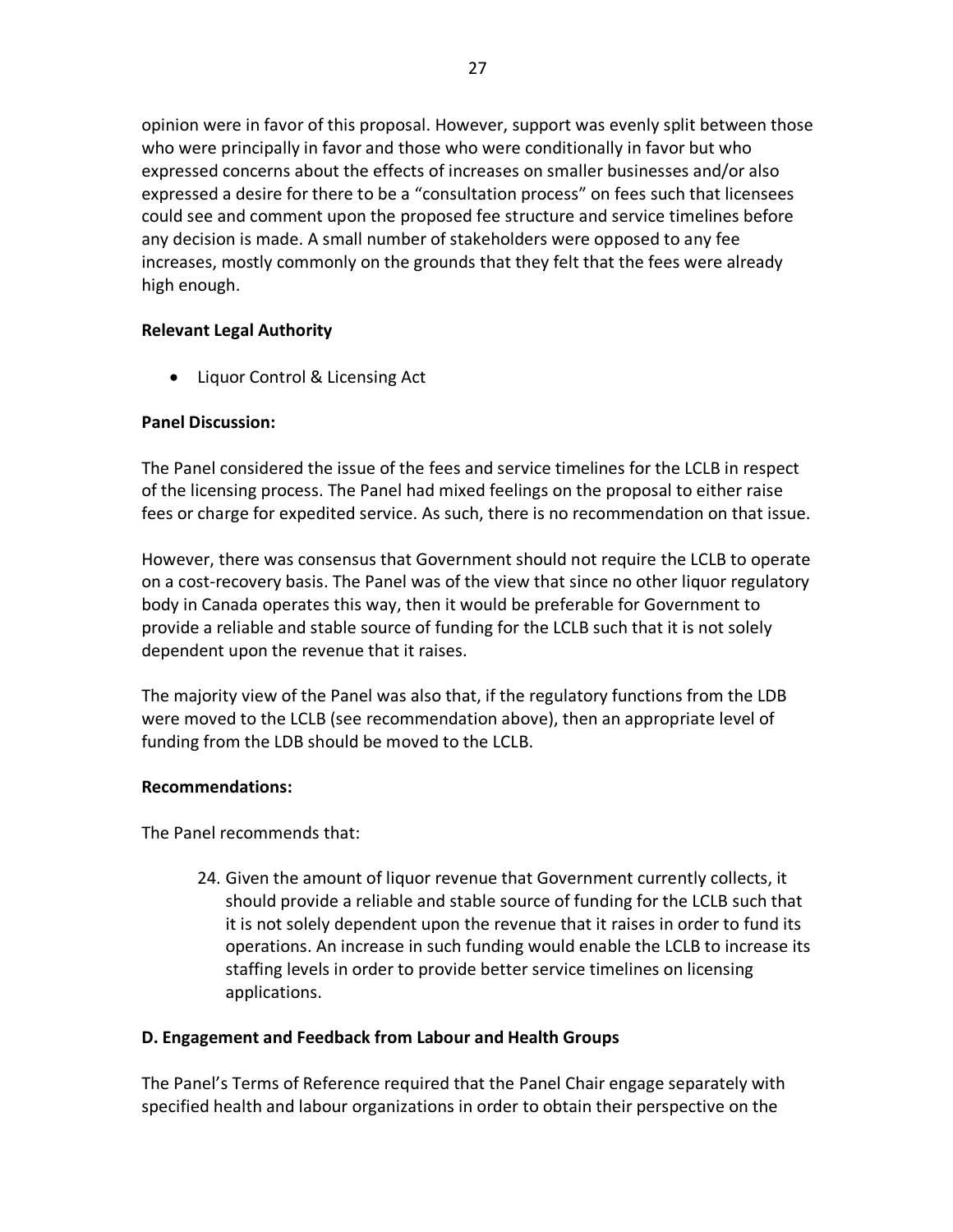issues considered by the Panel and its subsequent recommendations. The input from these groups is summarized in Schedule A, below.

Submitted April 30, 2018. Mark Hicken Chair, Business Technical Advisory Panel

#### **Panel'Membership**

Ken Beattie, BC Craft Brewers Guild Jeremy Chorney, Canada's National Brewers Tyler Dyck, Craft Distillers Guild Jeff Guignard, Alliance of Beverage Licensees Mark Hicken (Chair), BC Government Liquor Policy Advisor Ian Tostenson, BC Restaurant and Foodservices Association Mark von Schellwitz, Restaurants Canada David Wilson, BC Wine Institute Colby Woodhead, Rural Agency Store Advisory Society

#### **In-Person Submissions to Panel**

Independent Distillers Association **BC Hops Growers** Independent Wine Stores Association Farm Crafted Cider Association Import Vintners & Spirits Association Fruit Wineries Association Coalition of Local Restaurants

#### **Written Submissions to Panel**

Spirits Canada Sake Producers Group Canadian Vintners Association TapaBar Victoria Fets Whiskey Kitchen Royal Canadian Legion (BC) Centre for Addictions & Mental Health Wine Drops Sleemans Union of BC Municipalities BC Commercial Craft Cider Industry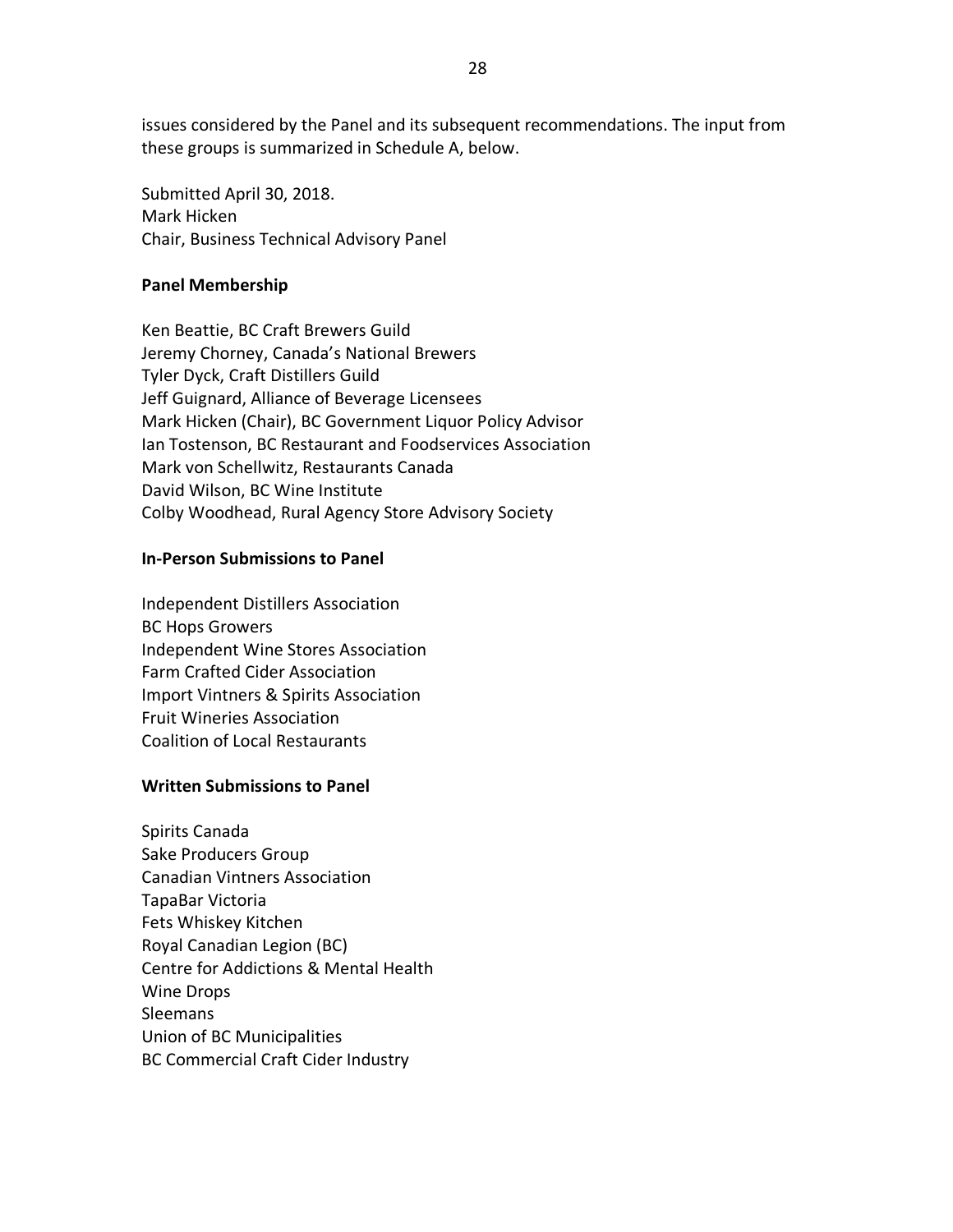### SCHEDULE A

### **Engagement'and'Feedback from'Labour and Health Groups**

The comments below are included to provide some perspective on this report, and its recommendations, from a number of other expert groups with which the Panel Chair engaged, in accordance with the Panel's Terms of Reference. The other Panel members were not part of these meetings. As neither the Panel itself, nor the Chair, is qualified to provide analysis or detail on these perspectives, the comments are relatively brief. It is expected that these groups may wish to provide more feedback and input directly to government on the report and recommendations in regard to their areas of expertise.

### **Health'Organizations**

The Panel Chair held meetings and/or received feedback from four different health organizations: the Provincial Health Officer ("PHO"), the First Nations Health Authority ("FNHA"), the Canadian Institute for Substance Use Research ("CISUR"), and the Centre for Addition and Mental Health ("CAMH").

Generally, the health organizations expressed the following views:

- It was important for them to continue to be able to obtain LDB data related to consumption patterns (section C.2), particularly within geographic areas, in order to correlate such data with alcohol-related harm.
- There was opposition to government retailers acting more like private sector retailers (LDB's Retail Mandate - section C.3.b), particularly if they are doing so in order to maximize financial returns. It is their view that the principal benefit of government retail is to remove the "profit incentive" from the mandate and for such retailers to focus primarily on social responsibility and health benefits, rather than financial performance.
- There was opposition to any changes that might reduce end-consumer pricing and increase consumption (i.e. if a wholesale price for hospitality licensees caused price reductions - section C.4.a).
- In respect of sourcing of product for hospitality licensees (section C.4.b), one health organization expressed a desire that the integrity of data associated with sales to the hospitality channel should be retained if licensee to licensee sales were permitted.
- There was support for the Panel recommendation to revise the approach to minimum pricing (section C.5) so as to correlate more closely with the alcohol content of products within categories. There was also support for inflationary adjustments for such prices.
- There was some support for the recommendations regarding licensee accreditation programs and increased education (section C.5), although it was